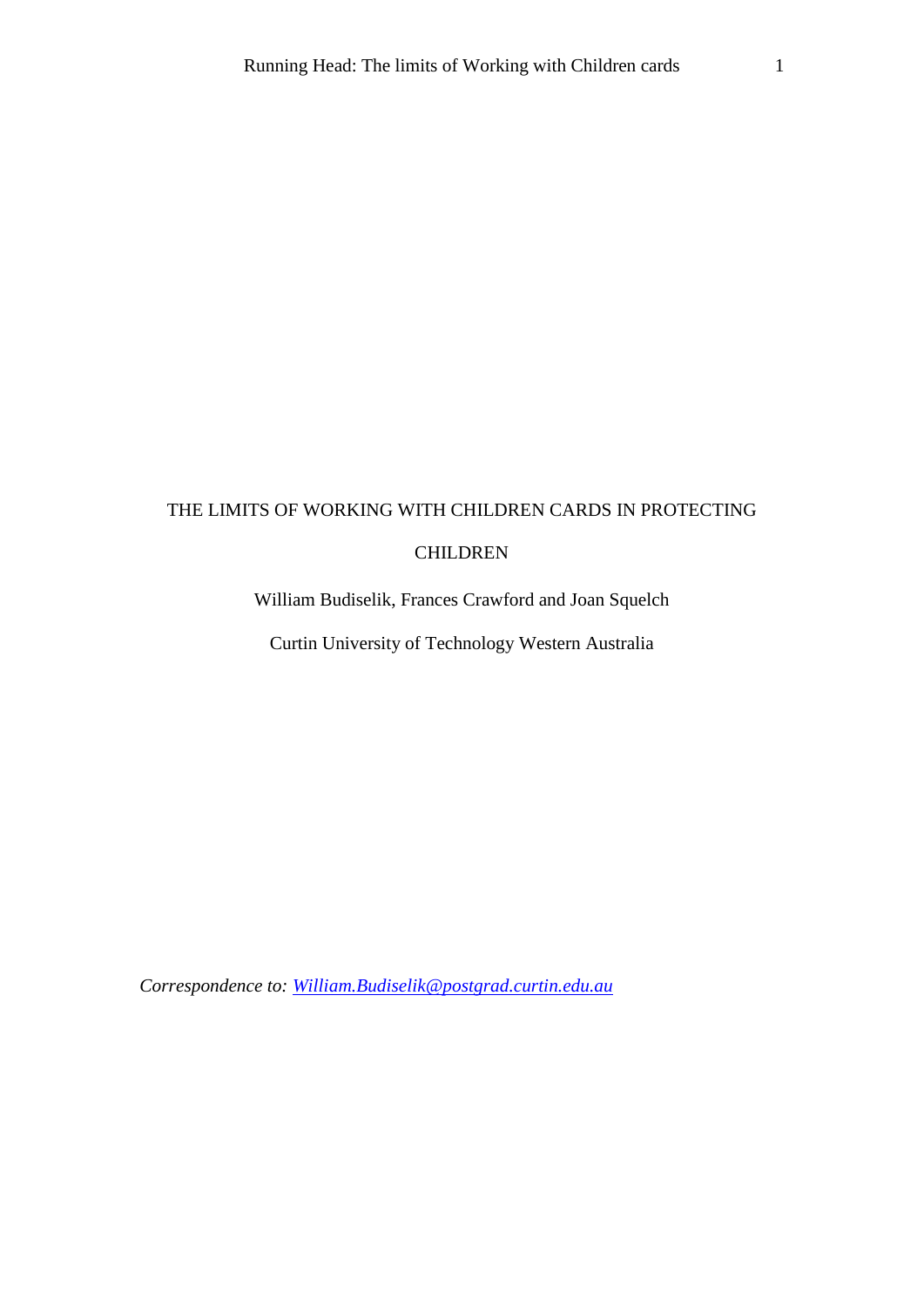### *Abstract*

*In 2006 Western Australia (WA) proclaimed legislation which introduced a system to check the criminal records and issue permits to those who wish to work with children. In 2007 the legislation was described by the Minister responsible as a 'powerful system that would prevent harm to children'. This paper explores that system and identifies limits to its effectiveness. The paper concludes unless the system's limits are fully appreciated there is a possibility of a paradoxical outcome and children's lives will be less safe. It also raises the question of whether in the area of record checking a national approach is not more preferable than each state and territory developing its own system.*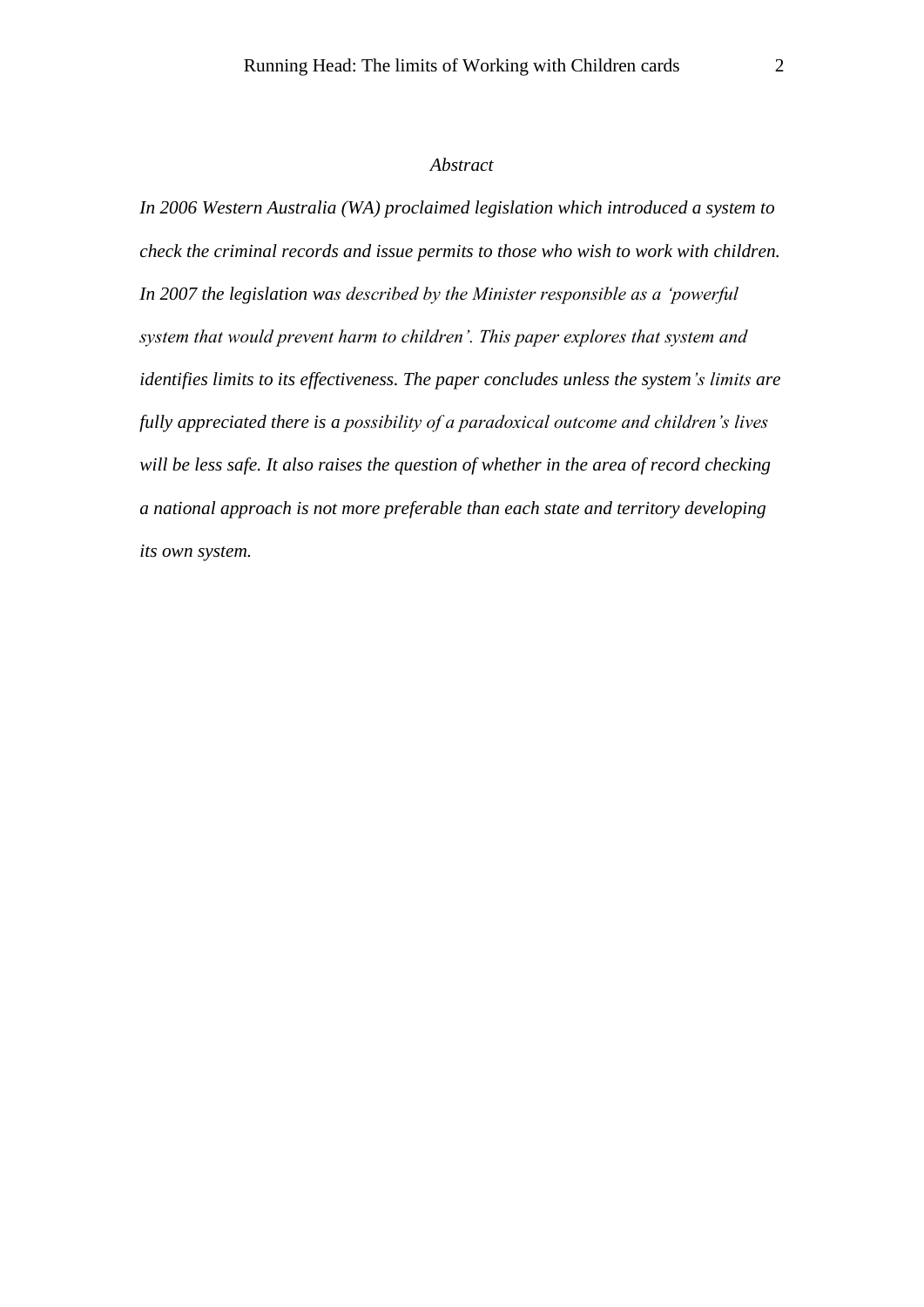## THE LIMITS OF WORKING WITH CHILDREN CARDS IN PROTECTING **CHILDREN**

#### Introduction

Sick kids molested at camp, court told. A WA man charged with molesting four seriously ill children while supervising a holiday camp for them was convicted of similar offences in the United States 11 years ago ("Sick kids," 2004).

Confidential government reports reveal social workers' inadequate assessments led to children dying (Gibson, 2007).

Such headlines fuel the anxieties of children"s carers and pressure politicians to assure constituents that strategies certain to protect children from abuse are at hand. Though it is important for children and reassuring for caregivers that abuse dangers are minimised, it is also important that the community is not misled about the effectiveness of strategies to reduce abuse dangers, and that desperately needed childwelfare resources are not consumed in the pursuit of the unachievable.

From 1996/97 to 2006/2007 the Australian Institute of Health and Welfare reported nearly 1.8 million notifications of child abuse were made across Australia (Australian Institute of Health and Welfare (AIHW), 1999, 2000, 2007, p. 21, 2008). While the number of notifications is staggering it is salutary to note "child maltreatment is under-reported due to assignment of responsibility solely to parents, resulting in the omission of many cases of extra-familial abuse" (Bromfield and Higgins, 2004, p. 28).

Notwithstanding that the quantum of organisation-located abuse is unknown, Western Australia (WA) is investing heavily in checking the criminal records of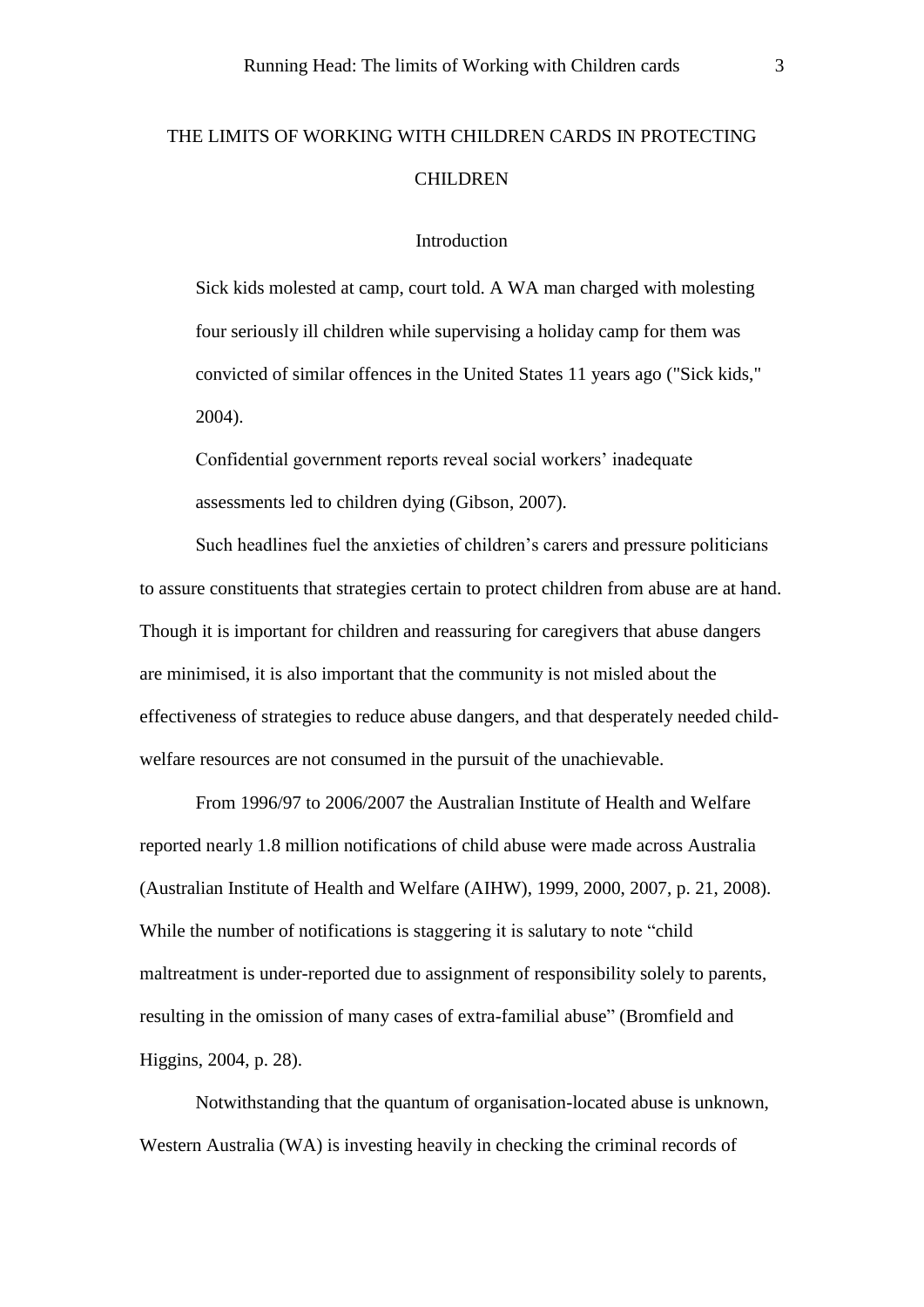people working with or wishing to work with children. However, there is a general consensus that criminal record screening by itself is not an effective means of preventing organisation-located abuse. Those who provide child protection consultancy services to organisations consider criminal record screening as one aspect of comprehensive recruitment (Childwise, 2008, p. 9; see also Bichard, 2004, ¶ 3.83) and comprehensive recruitment is seen as one "component of a multi-faceted system required to safeguard children and young people" (Sylvan and Franco, 2008, p. 9). Irenyi, Bromfield, Beyer and Higgins (2006, p.17) conclude from their review that "screening is an important means of keeping known perpetrators from infiltrating child focussed organisations" and that it is "not without its limitations".

Gill (2007, pp.  $46 - 48$ ) is critical of the United Kingdom's workforce vetting model on several counts, arguing that such a system, "if taken too far", may ultimately compromise "the very bonds which make communities welcoming, safe places for children" and questioning its cost, including opportunity costs. With respect to the latter he says because of the threat of fines for non-compliance "many agencies will therefore focus solely on carrying out checks at the expense of other measures, such as training and awareness-raising, which could be more effective in protecting children from abuse".

WA's lawmakers have provided a legislative foundation for an approach to preventing people with certain criminal records from working with children in organisations. However from the perspective of protecting children relevant questions to be considered include: will children be safer as a result of the legislation; and, does the cost of the system represent a good use of scarce resources? This paper argues that there is no quick-fix to be found to the organisation-located abuse of children in the WA Working with Children card.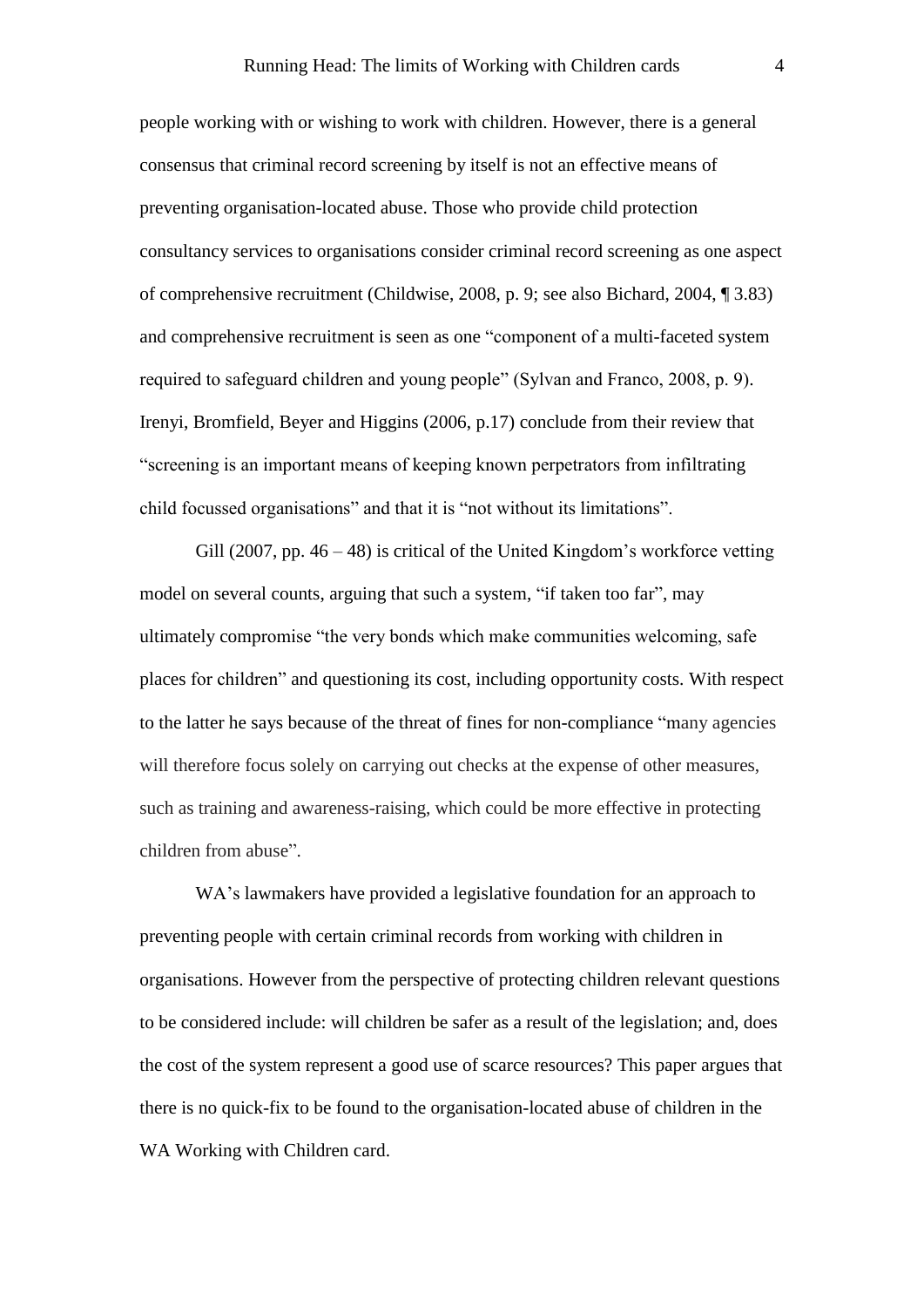#### *The West Australian Working with Children Check*

The *Working with Children (Criminal Record Checking) 2004 Act* (WA) (the Act) was proclaimed on 1 February 2006. By 2010 all employees and volunteers in child related work, as specified in the Act, will be required to possess a "working with children check" card. The Act is administered by the WA Department for Child Protection (DCP) and is aimed at protecting children by screening those seeking to work and working with children by examining their criminal record. In February 2007 the Minister for DCP told WA"s Parliament:

This is a powerful system to prevent harm to children. Introducing these checks will prohibit people who pose a risk from working with many thousands of children. Prior to this Act, some who are dangerous to children would not have been identified, especially self-employed people or those who do not have convictions but have faced charges. (Templeman, 2007)

The legislation promised an additional strategy to protect children. However, State Administrative Tribunal (the Tribunal) decisions (*C and Chief Executive Officer,* 2007*; Department for Community Development,* 2007*; D and Department for Community Development,* 2007*; S and Chief Executive Officer, Department for Community Development, 2007*) raise questions about the legislation's effectiveness and whether the State is capable of preventing people from "working with children", even when they have a criminal record for offences against children.

#### *Background to the legislation*

The 1994 - 1997 Wood Royal Commission into the New South Wales Police Force inquired extensively into paedophilia and led to legislatively sanctioned criminal record checking as a child safety initiative in Australia. Wood recommended a Children"s Commission in New South Wales and proposed it would have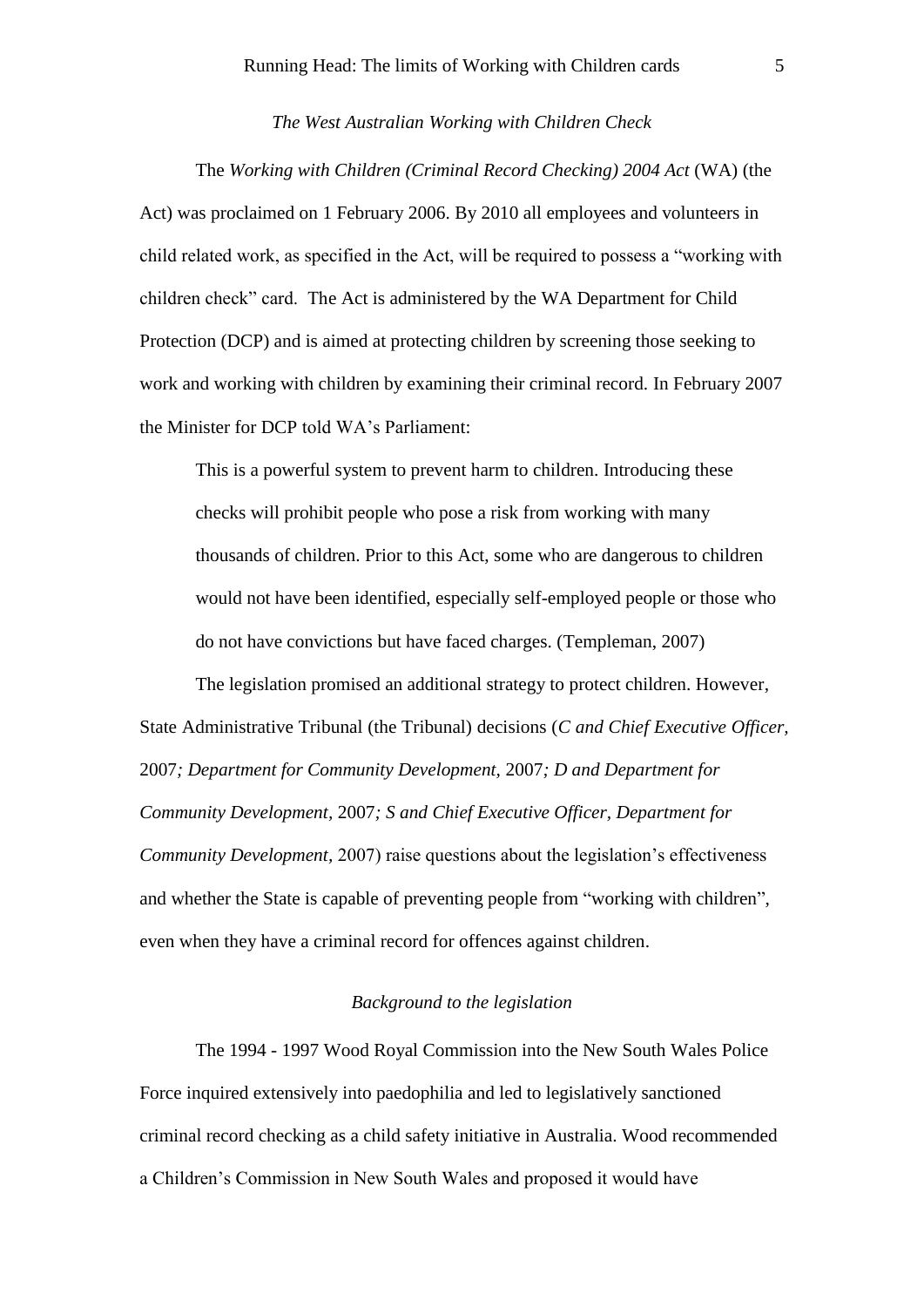statutory authority to issue an unacceptable risk certificate automatically in cases in which a person is:

- Convicted of a criminal charge involving child sexual abuse; or
- Found guilty of a breach of discipline involving child sexual abuse; and
- Otherwise, where satisfied, after due inquiry, that the person  $\bullet$ poses an unacceptable risk as outlined. (Wood, 1997, vol 5 p. 270)

In 1996, in the context of the Royal Commission, the state and territory Community Services Ministers agreed to implement safety screening of persons employed in a paid or voluntary capacity in services for children. WA joins New South Wales (1998), Queensland (2000) and Victoria (2005) as the Australian jurisdictions with criminal record checking legislation. In characteristic Australian fashion, each has different procedures and requirements.

The purpose of the Act is to provide for procedures for checking criminal records of people who work with children and to prevent people who have been charged or convicted of certain offences from carrying out child-related work. The legislation is intended to

- deter those with criminal records from applying for positions to work  $\bullet$ with children if their record indicated they might harm children;
- prevent those with such criminal records from getting into positions of  $\bullet$ trust in paid and unpaid employment;
- establish consistent standards for criminal record screening; and,
- raise community awareness that keeping children safe is a whole of community responsibility (Department for Child Protection, 2005).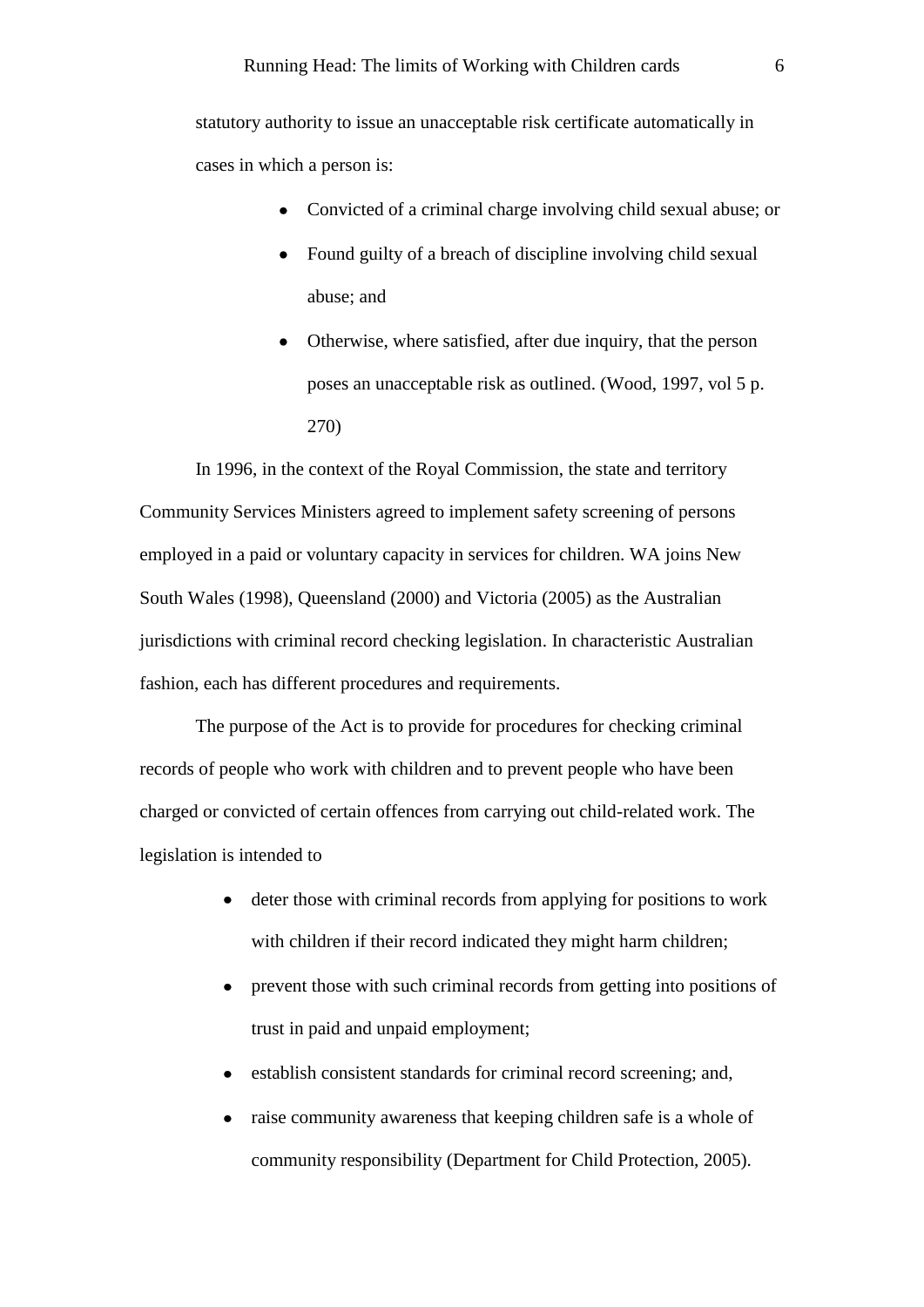#### *The legislation*

While it is not within the scope of this article to provide a detailed analysis of the legislation some relevant features are canvassed. In the Act a criminal record refers to a conviction or charge for an offence in WA or another jurisdiction. The Act classifies offences into Class 1 (listed in Schedule 1) and which relate primarily to serious sexual offences against children and Class 2 offences (Schedule 2) which covers 54 criminal offences. Class 2 offences include offences against children, for example indecently recording a child under 13, sexual offences against a child of or over 13 and under 16 as well as offences such as murder and manslaughter.

In s 6 "child-related work" is defined broadly, encompassing activities which include people working in child-care, child-minding, education, religious organisations, clubs and associations, children"s entertainment, overnight camps and school crossing services. Child-related employment refers to individuals working under an employment contract, on a voluntary basis or in a religious organisation.

A person may apply to the Chief Executive Officer (CEO) of DCP for a Working with Children card. The card, which is in a driver"s licence style, including photograph, is valid for 3 years and permits a person to carry out child-related work. A card is issued automatically when the CEO is unaware of any conviction or charge against an applicant. If the CEO is aware of a non-conviction charge for a Class 1 or Class 2 offence, a card will be issued unless there are particular circumstances which require it not to be issued. If the CEO is aware of a conviction for an offence other than those offences listed in the Schedules a card will be issued unless there are particular circumstances which require it not to be issued. A card will not be issued if the CEO is aware the applicant has a conviction for a Class 1 offence from when the applicant was a child or a conviction for a Class 2 offence or has a charge pending for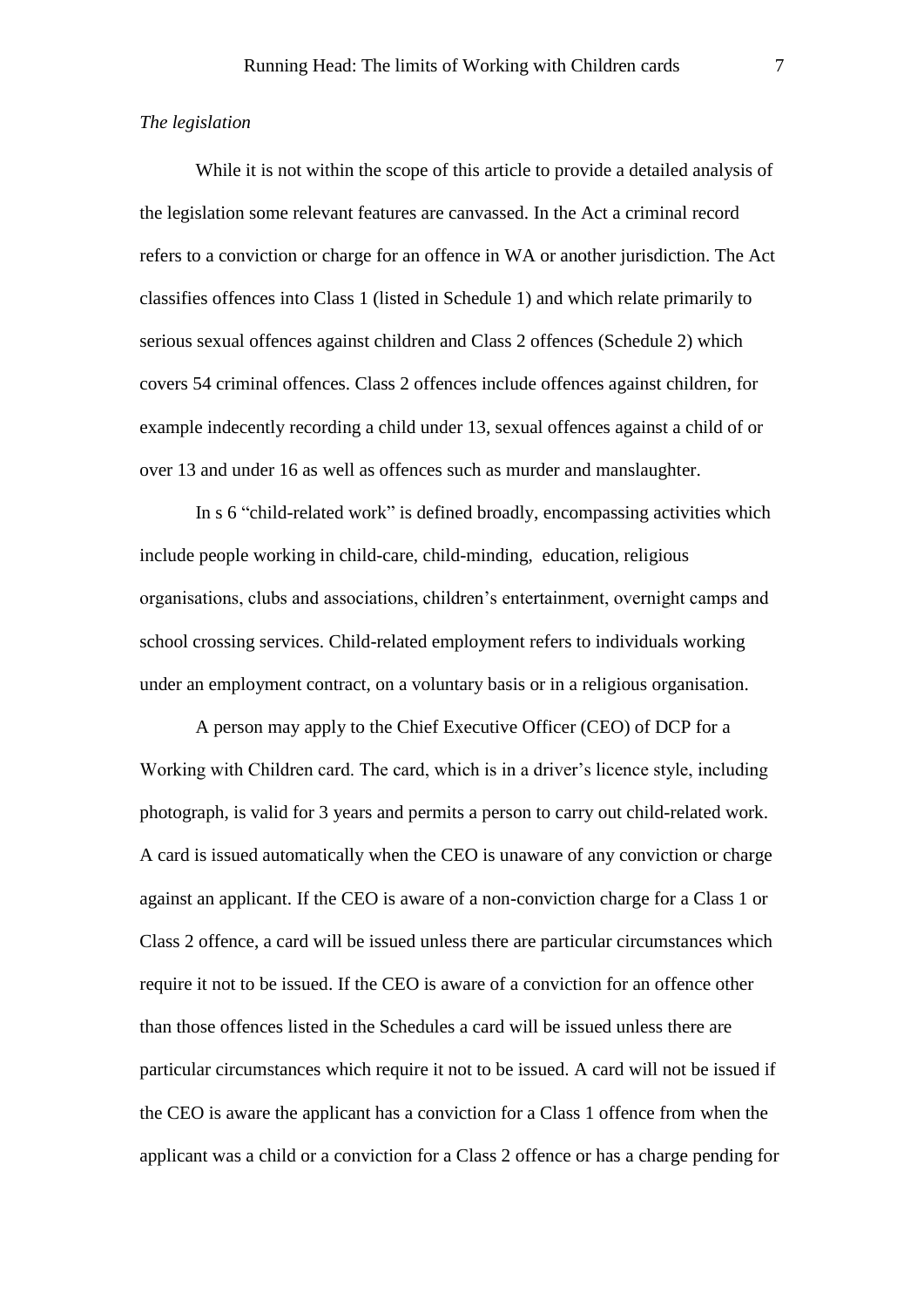a Class 1 or Class 2 offence, unless there are exceptional circumstances which permit a card to be issued. A card will not be issued if the applicant has been convicted of a Class 1 offence, other than when the applicant was a child. If a card is denied a person is prohibited from working with children and a negative notice is issued, which remains in force until it is withdrawn.

While the Act does not define *particular* or *exceptional circumstances*, s12(8) provides that the CEO should consider: the best interests of the child; when the offence was committed; the age of the applicant; the nature of the offence; any information provided by the applicant; and, anything else the CEO reasonably considers to be relevant to the decision.

## *Decided cases*

To 30 June 2008 DCP had issued 128,147 cards and 46 negative notices. Of the individuals issued with a negative notice, eight appealed the DCP"s decision to the Tribunal (Department for Child Protection, 2008). Of these eight cases, three have now been decided. Subsection 105(2) of the *State Administrative Tribunal Act 2004*  (WA) allows for appeals of the Tribunal"s decisions to a court only on a question of law. Two of the decided cases involved appeals to the Western Australian Supreme Court of Appeal (the Court). These three cases are now discussed in more detail.

## *The case of 'C'*

In April 2006 'C', a T-Ball coach, applied for a card. 'C''s record showed a non-conviction charge which meant the CEO may issue a card unless there are particular circumstances which require a card not be issued. The CEO rejected "C""s application and refused to issue a card (issued a negative notice). "C" had been convicted in 1999 in the District Court of WA of offences against a 6 year old girl,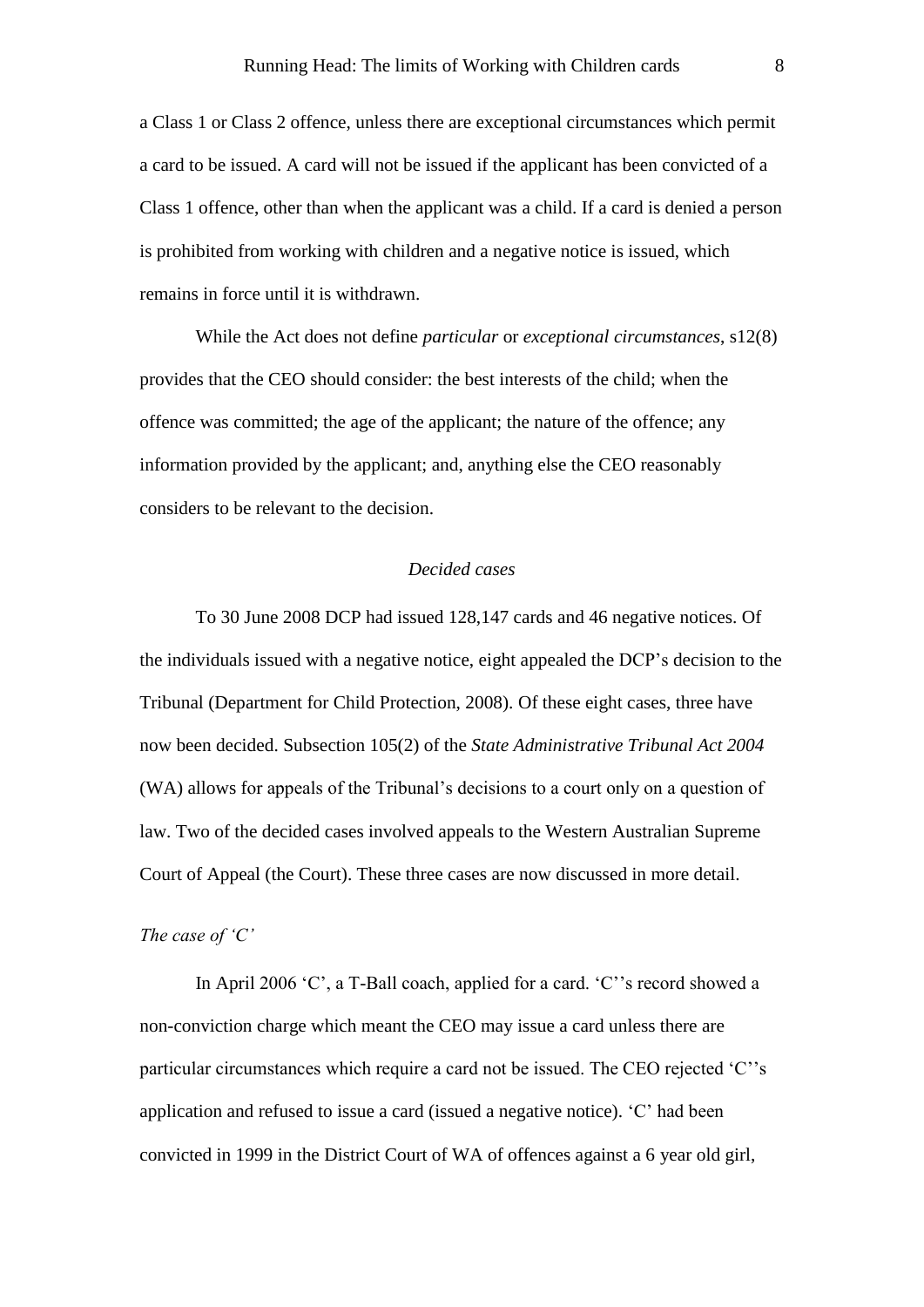"A", when he was employed as a "nanny/babysitter" to look after "A" and her sister and brother. In 1997 "C", then aged 34 years, cared for the children overnight at his accommodation. "A", dressed in a tee-shirt and no knickers slept in "C""s bed. "C" was wearing boxer shorts. "A" alleged "C" kissed her on two occasions on the mouth and in doing so put his tongue in her mouth. "A""s younger sister also made allegations of criminal behaviour about "C", however, these allegations did not proceed in a subsequent indictment. In 1999 the Court of Criminal Appeal set aside the convictions and the Director Public Prosecutions elected not to proceed with a re-trial because it was not in the public interest (*C and Chief Executive Officer, Department for Community Development,* 2007, ¶ 55).

The Tribunal placed much weight on whether 'C' put his tongue in A's mouth. The Tribunal concluded while "C" kissed the girl on the mouth and arranged for her to sleep in his bed it could not be satisfied he had put his tongue in her mouth. The Tribunal described "C""s behaviour as "unacceptable" and "difficult to justify in any circumstances" (Ibid, ¶ 113). However, the Tribunal noted it "is bound to have regard to the facts that courts have always weighed the evidence of children with caution" (Ibid, ¶ 79).

"C""s age at the time of the offence was considered and evaluated in the following terms "if the applicant were relatively young at the time, he or she may have outgrown a certain immaturity then they had and may possibly be considered, taking into account other factors, unlikely to engage in such conduct again …maturity does not always sit comfortably on the shoulders of 34-year-olds" (Ibid, ¶ 101 - 102). The Tribunal set aside the CEO's decision and ordered 'C' receive a card.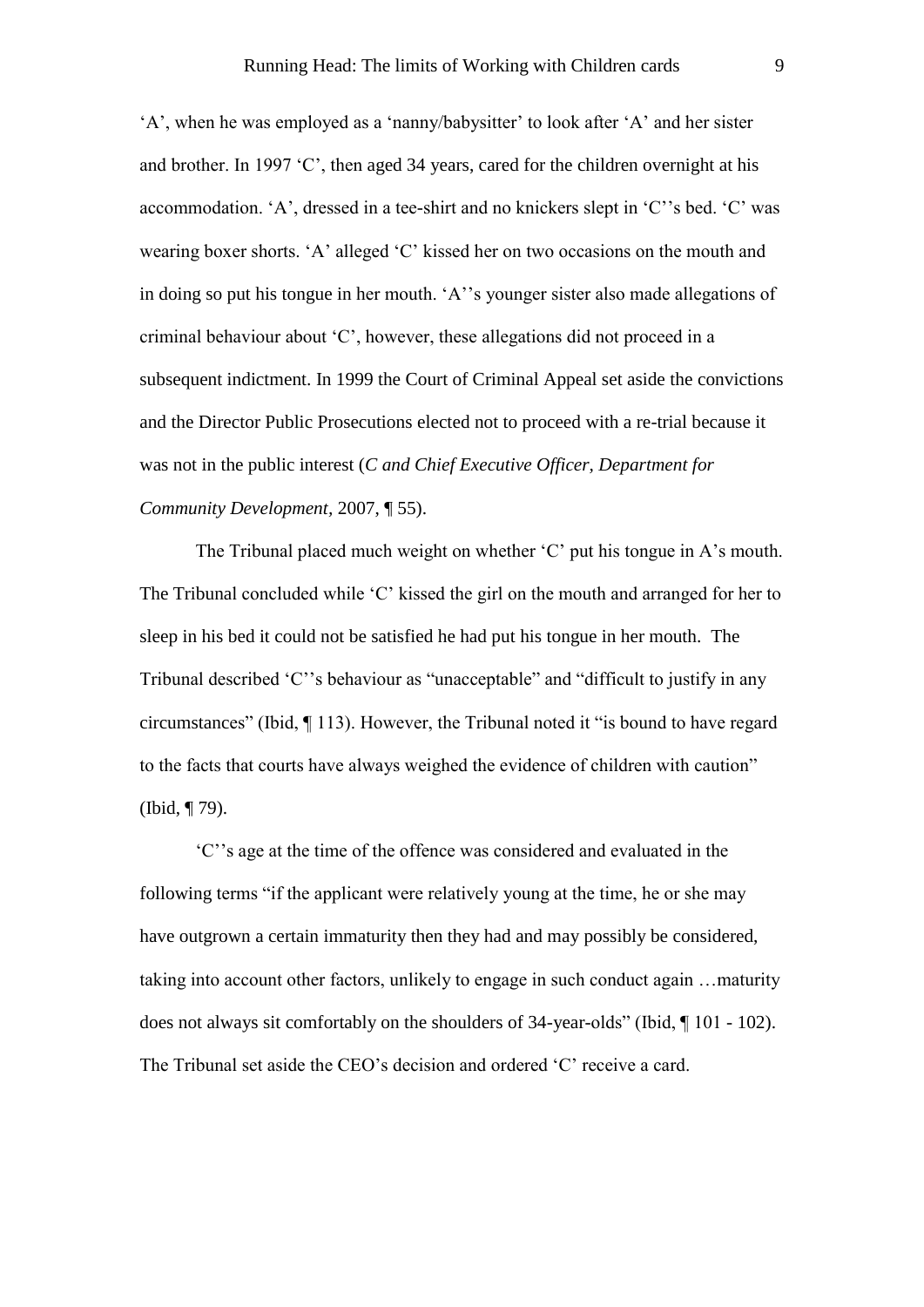In August 2007 the DCP sought from the Court a stay of the order made by the Tribunal pending the determination of an appeal of the Tribunal"s decision. The Court dismissed this appeal because of a technical legal reason, it stated,

a stay cannot, however, be granted in that the status quo which existed before the Tribunal made its orders was disturbed by the appellant's action in issuing an assessment notice to the respondent instead of making application for a stay contemporaneously with the filing of the appeal notice. (*Chief Executive Officer, Department for Child Protection-v-C*, 2007. ¶ 18)

In February 2008 the Court upheld DCP"s appeal against the Tribunal"s decision, lifted an order suppressing the person"s name and remitted the case back to the Tribunal, differently constituted, for reconsideration (*Chief Executive Officer, Department for Child Protection v Grindrod,* 2008 ¶ 119). On 9 December 2008, more than a year after a card was issued, the Tribunal affirmed DCP"s original decision to issue a negative notice (*Grindrod and Chief Executive Officer Department for Community Development, 2008).* At the Tribunal's second hearing the character witnesses supporting the appellant were cross-examined. The Tribunal expressed its concern about the witnesses" denial of the possibility that Mr Grindrod had committed the acts of which he was accused and whether they fully appreciated of the extent of his admitted conduct (ibid,  $\P$  34). The Tribunal's reasons also included "there is no evidence Mr Grindrod now accepts that his admitted conduct was inappropriate ...We are not satisfied that he now possesses a greater maturity or insight than he had as a 34-year-old" (Ibid, ¶ 44).

## *The case of 'D'*

"D" had two convictions in 1980 for the indecent assault of his step daughter "then aged 5 or 6" (*D and Department for Community Development,* 2007, ¶ 3) when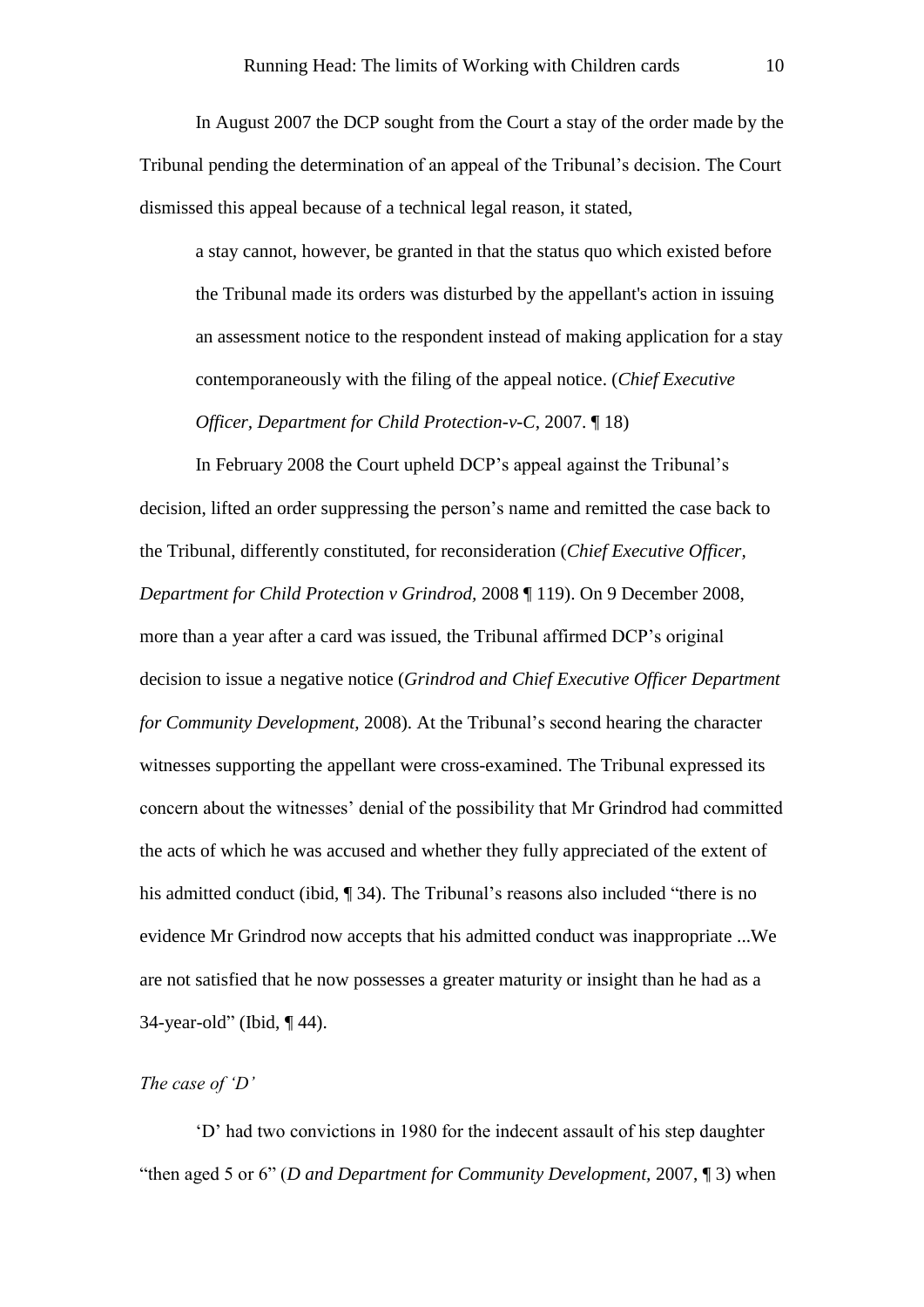he was 26 years of age. "D" applied for a card in 2006 after he had worked for more than 10 years for the Salvation Army. The CEO rejected the application and "D" appealed the decision to the Tribunal.

The Tribunal took the view that "D""s convictions followed substance and alcohol abuse and that since 1991, when he became associated with the Salvation Army, he had turned his life around. In 1995 he was appointed to a position of responsibility in one of the Army"s WA services. The Tribunal noted

The past 12 years of the applicant"s life comprise a period of dedicated service to his community and his faith. The long period of his consistent and changed lifestyle suggests that any prospects of reverting to substance abuse or otherwise reigniting the "danger factors" that no longer form part of his lifestyle is (*sic*) minimal. If he were to relapse into a life of substance abuse and antisocial behaviour, it is unlikely he would maintain his position within the Salvation Army and thus continue the contact with children in relation to which the assessment notice is sought. (Ibid,  $\P$  60)

In addition, in 'D''s case the Tribunal was influenced by a psychologist's evidence - "the applicant subjected himself to a psychological assessment … the opinion of Dr … that D represents a low risk of re-offending is relevant to the decision and I consider it to be an important factor in the assessment of the best interests of children in this case" (Ibid, ¶ 64).

The Tribunal considered these were exceptional circumstances and that a card could be issued. DCP did not appeal the Tribunal"s decision.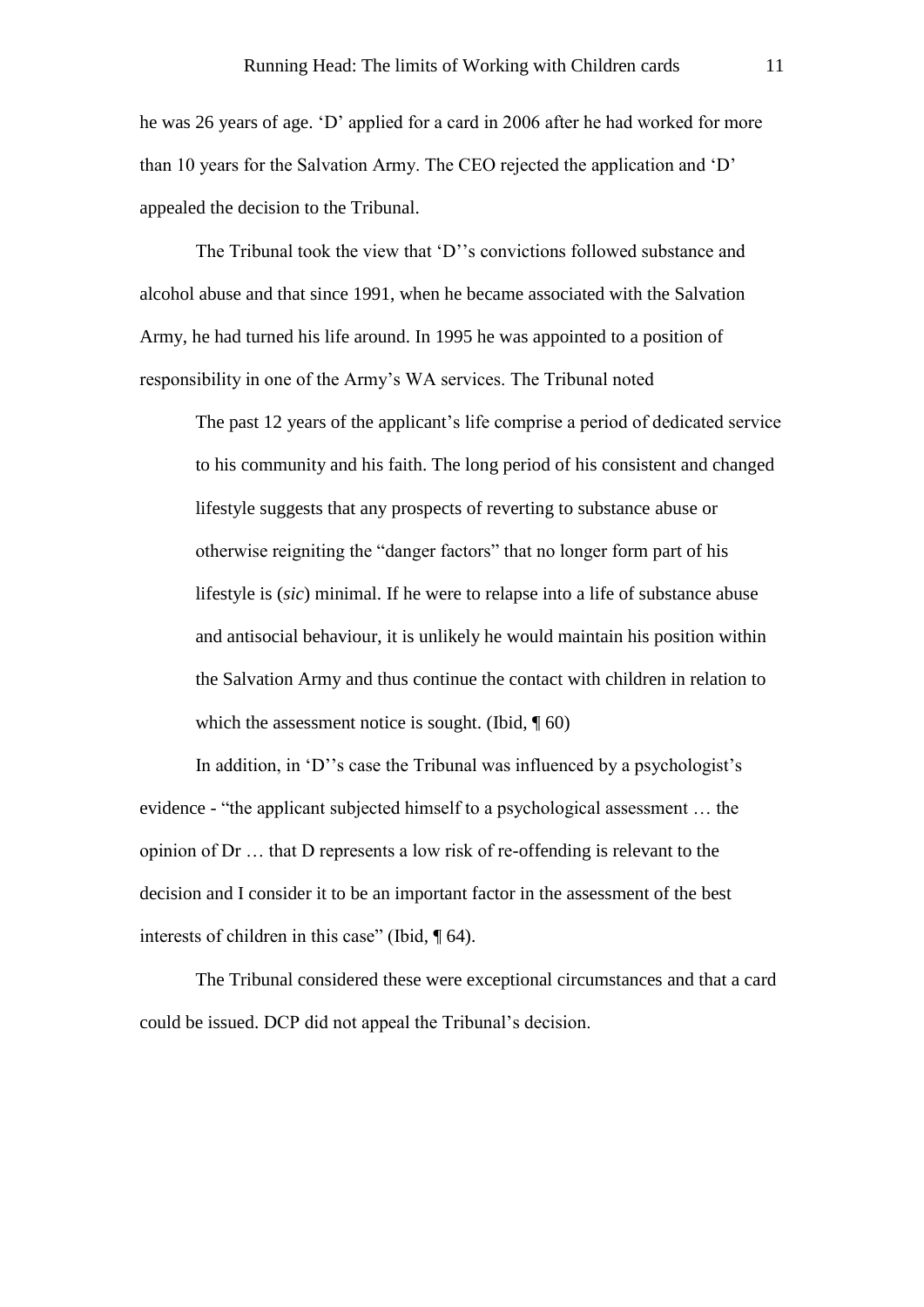## *The case of 'S'*

"S""s convictions from 1977 and 1981 were not listed in Schedules 1 or 2 of the Act and the CEO used powers in s 12(5) to decide that in the *particular circumstances* of the case a card should not be issued.

The 1977 convictions were for offences of a sexual nature and in 1981 'S''s victim was a seven year old girl. The police statement recorded "S" who was then 38 years old became "sexually aroused and placed his hand underneath her bedclothing and fondled the complainant's vagina...S readily admitted the offence and in explanation said he lost control because he was drinking and that he would seek medical treatment" (*S and Chief Executive Officer, Department for Community Development,* 2007, ¶ 19).

The Tribunal's conclusion was "a period of 26 years has passed since the most recent conviction, and the applicant enjoyed strong support from those associated with his athletics club for his continued involvement in training young athletes. It concluded that, in the particular circumstances, a negative notice should not issue because it did not consider that children were likely to be at risk from continued contact with the applicant" (Ibid,  $\P$  3). The Tribunal made a favourable judgment despite expressing "some level of concern at the refusal of S to acknowledge any wrongdoing in the past" (Ibid, ¶ 42). It held the convictions against "S" were old and that he had not proved himself to be a risk to children.

DCP unsuccessfully appealed the decision to the Court (*Chief Executive Officer, Department for Child Protection-v-Scott,* 2008). The majority of the Court dismissed the grounds for the appeal, which were about the way the Tribunal constructed its interpretation of sections of the Act, and consequently it did not consider the Tribunal"s concern about S"s failure to acknowledge wrongdoing in the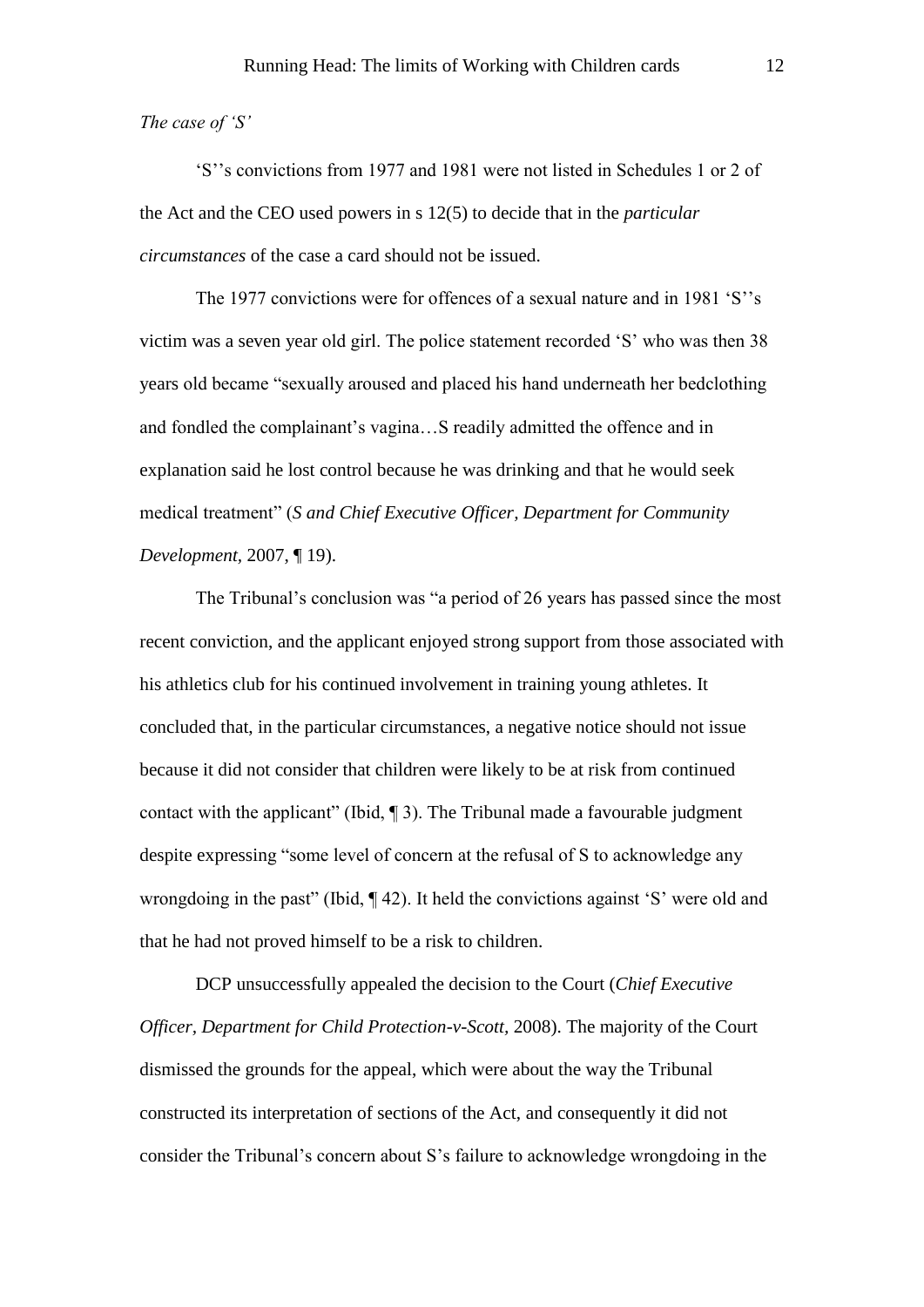past, which appeared ultimately to have been a relevant consideration in Grindrod"s case.

#### *What of the best interests of the child?*

As already noted, one purpose of the Act is to prevent people with criminal records from working with children if the records indicate they might harm children. Moreover, the legislation and decisions emphasise the best interests of the children as being paramount. The Tribunal reasserted the pre-eminence of the child"s best interests.

The paramount consideration means that, if having regard to the particular circumstances of the case there is a well-founded concern that the best interests of children might be put at risk if an assessment notice were to be issued, then a negative notice should be issued notwithstanding the adverse effect it may have on the applicant. (*C and Chief Executive Officer, Department for Community Development,* 2007, ¶ 46)

However, "an assessment of the best interest of the child does not require a determination that there is no risk whatsoever of reoffending" (*D and Department for Community Development,* 2007, ¶ 65). The Tribunal amplified it could not act on a concern, if it did not have a foundation in fact or probability.

However reference to the paramount consideration cannot turn a mere concern for which there is no proper foundation into a fact or a probability. For example, in this case the paramount consideration cannot be relied on to support a finding that in all probability the applicant did put his tongue into the young girl's mouth when he kissed her (*C and Chief Executive Officer, Department for Community Development*, 2007, ¶ 126).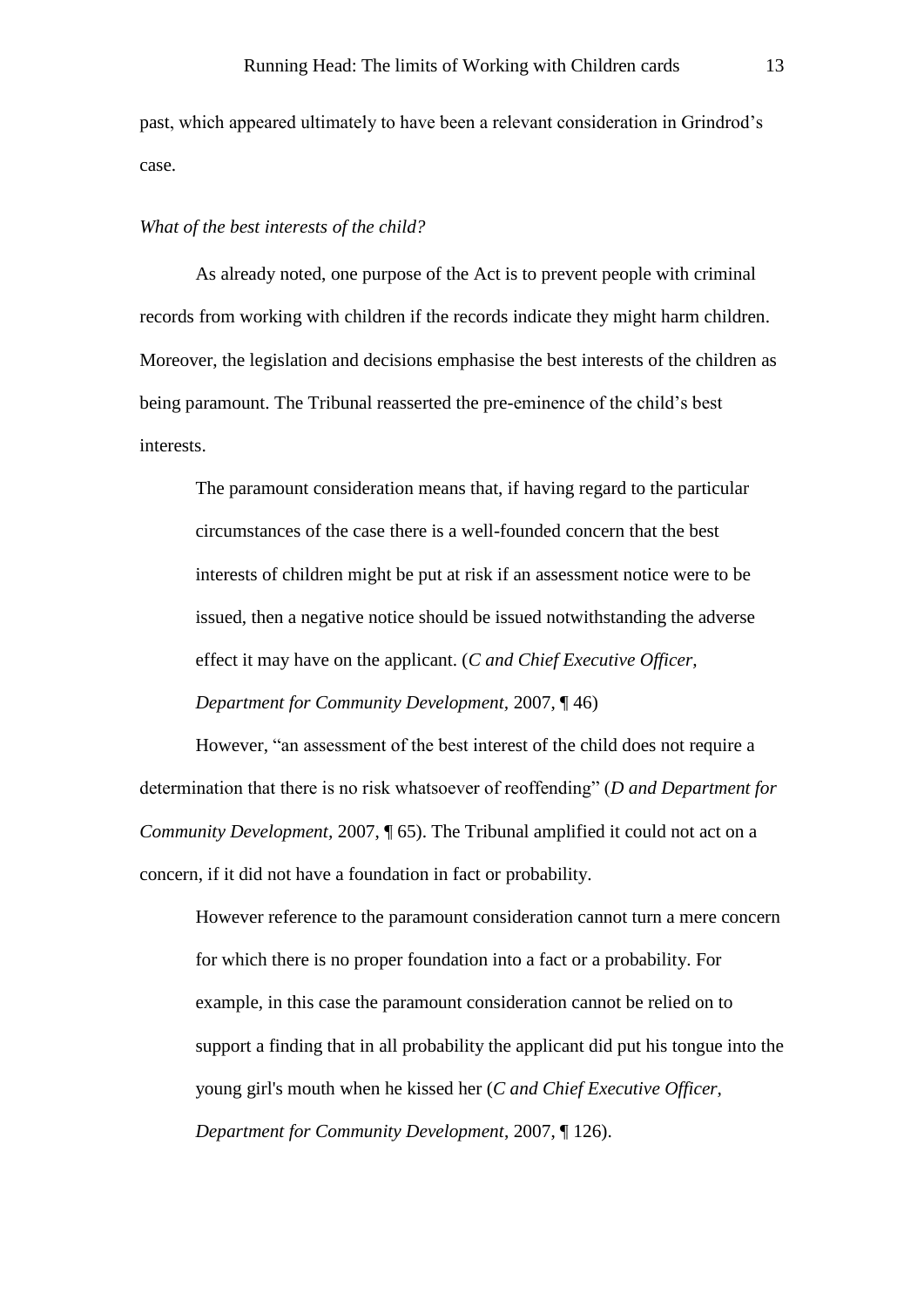From our perspective that a 34 year old 'C' arranged for a 6 year old girl to sleep in his bed naked from the waist down, that he kissed her on her mouth and that both the girl and her sister alleged further misconduct indicate well-founded concerns. The initial Tribunal"s conclusion that the behaviour was "unacceptable" and "difficult to justify" indicated it shared the concerns but concluded it could not act on them because they in themselves would not have resulted in a successful prosecution at law.

In 'D''s case, his church employment played a significant role in the Tribunal"s decision to uphold his appeal, because of the church"s capacity and responsibility to moderate and provide a safe context for his behaviour. It is relevant to note in 2004 a federal government inquiry into past child abuse found "churches, religious orders and agencies have adopted varying approaches, usually from reticence to denial, towards accepting responsibility for conditions in institutions and acknowledging past abuse" (Australian Senate Community Affairs Committee, ch 7, p. 184).

### *Discussion*

The political rhetoric associated with the legislation implies there is a "safe" organisational life for children, a life free of fear for parents. In the second reading speech the Minister concluded her speech:

This Government will not tolerate persons who prey on innocent children, and this legislation will put in place the tough measures that are needed to protect children from persons with criminal histories from seeking out workplaces in which there is access to children (McHale, 2004, p. 6945b - 6949a).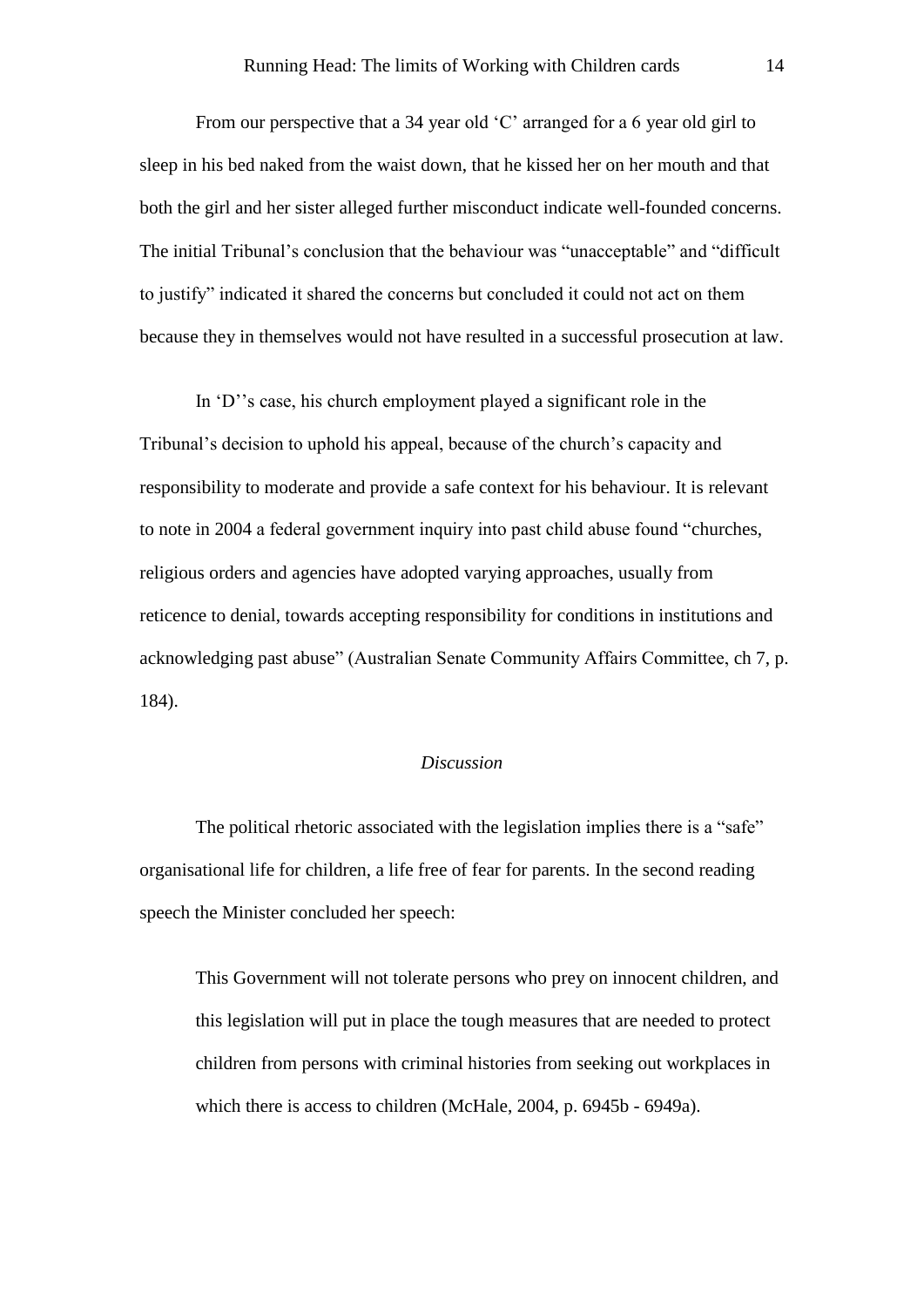While checking a criminal record and issuing a working with children check cards is one strategy aimed at preventing child abuse, there are a number of limitations to the effectiveness of the card, in particular:

- Exemptions;  $\bullet$
- Scrutiny of records from other jurisdictions;  $\bullet$
- Not examining relevant non-criminal records of people who do not have a criminal record;
- Cost and duplication;
- The limited role for child protection expertise  $\bullet$

## *Exemptions*

The Act makes provision for a number of exemptions including: when a volunteer is under the age of 18; in most circumstances when a parent volunteers, provided their child participates in the activity; short term visitors to WA; and, employers of children. This section considers the first two listed exemptions.

With respect to volunteers who are youth a high proportion of child abuse, including sexual abuse, is perpetrated by other children. Australian and international estimates of sexual abuse of children by other children and youth range from 20 % (Davis and Leitenberg as cited in James, 1996, p.3), 25 - 33% (Green & Masson, 2002, p. 150) and 40% and 39% for victims less than 6 years of age and 11 years of age (Snyder as cited in Oliver, 2007, p. 683). Children"s Court records are checked when an adult is required to apply for a card. Yet volunteers under the age of 18 years do not require a card. Even if a card was required by volunteers under the age of 18 years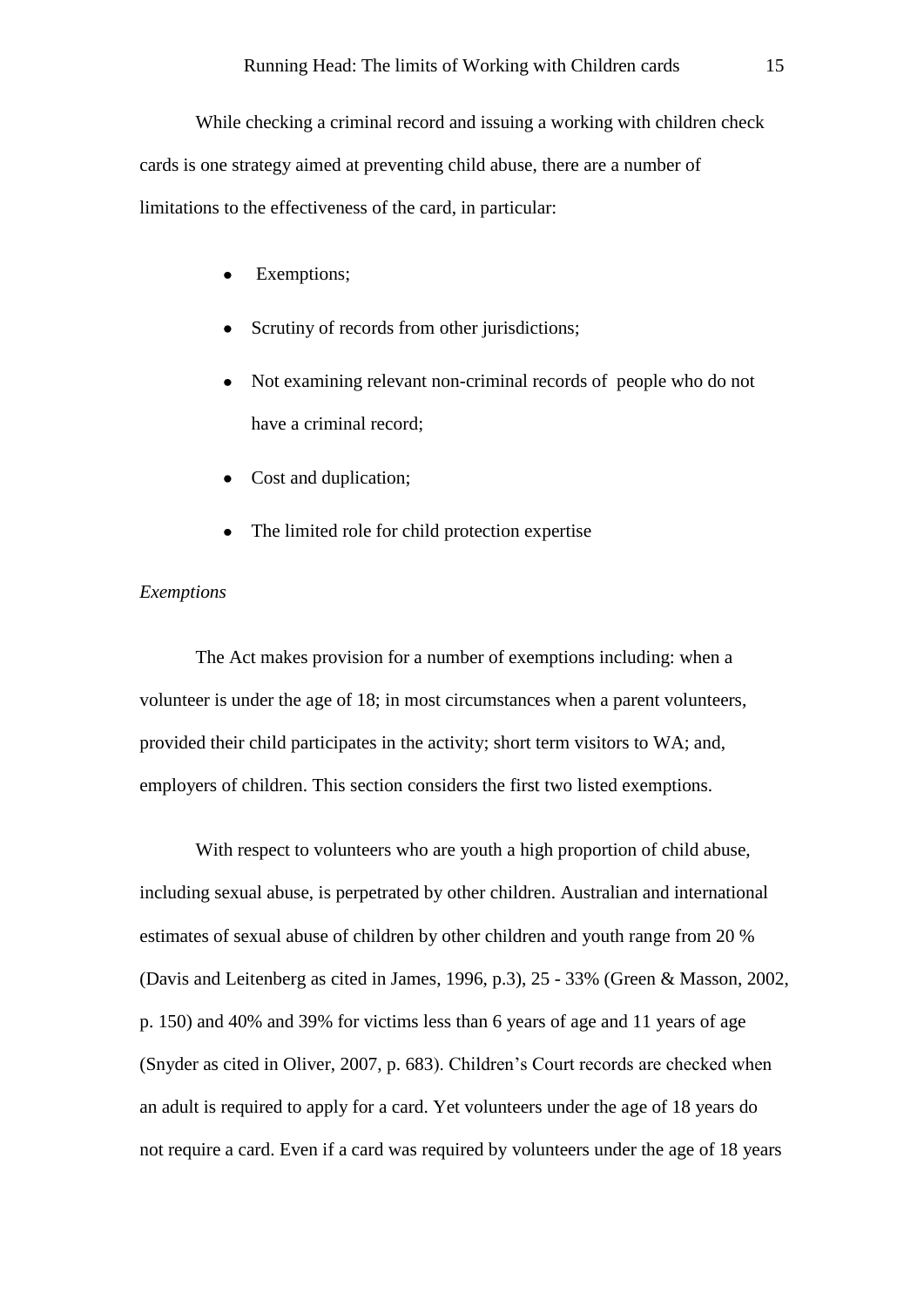few children would have records that warranted them being issued with negative notices, even if they have the propensity to offend. This encapsulates a fundamental dilemma inherent in criminal record screening. In her second reading speech the Minister assured the community "we will not tolerate paedophiles who have escaped conviction for various reasons working with our children" (McHale, 2004, p. 6945b - 6949a). Arguably a more protective organisational environment will result if there is a realistic acceptance that inevitably a number of paedophiles work with children.

As far as parents are concerned the legislation appears incapable of responding to obviously dangerous situations. For example in the Perth suburbs "a 48-year-old man charged with assault after knocking unconscious his son"s 13-year-old opponent at a weekend football match" ("Father faces ban," 2007) is able to volunteer at clubs or activities without a card, provided his son participates. In most circumstances it seems a person charged or convicted of any level of offence can, provided they are a parent and their child participates in the activity, work as a one of the volunteers among all the children involved.

## *Scrutiny of records from other jurisdictions*

The State does not have the agreements in place with other countries or the means to check relevant overseas records, which is significant given the 2001 census showed 27% of the State's population were born overseas (Australian Bureau of Statistics, 2006). Additionally the State's checking unit is unable to obtain information from all other Australian states and territories about a person"s criminal record.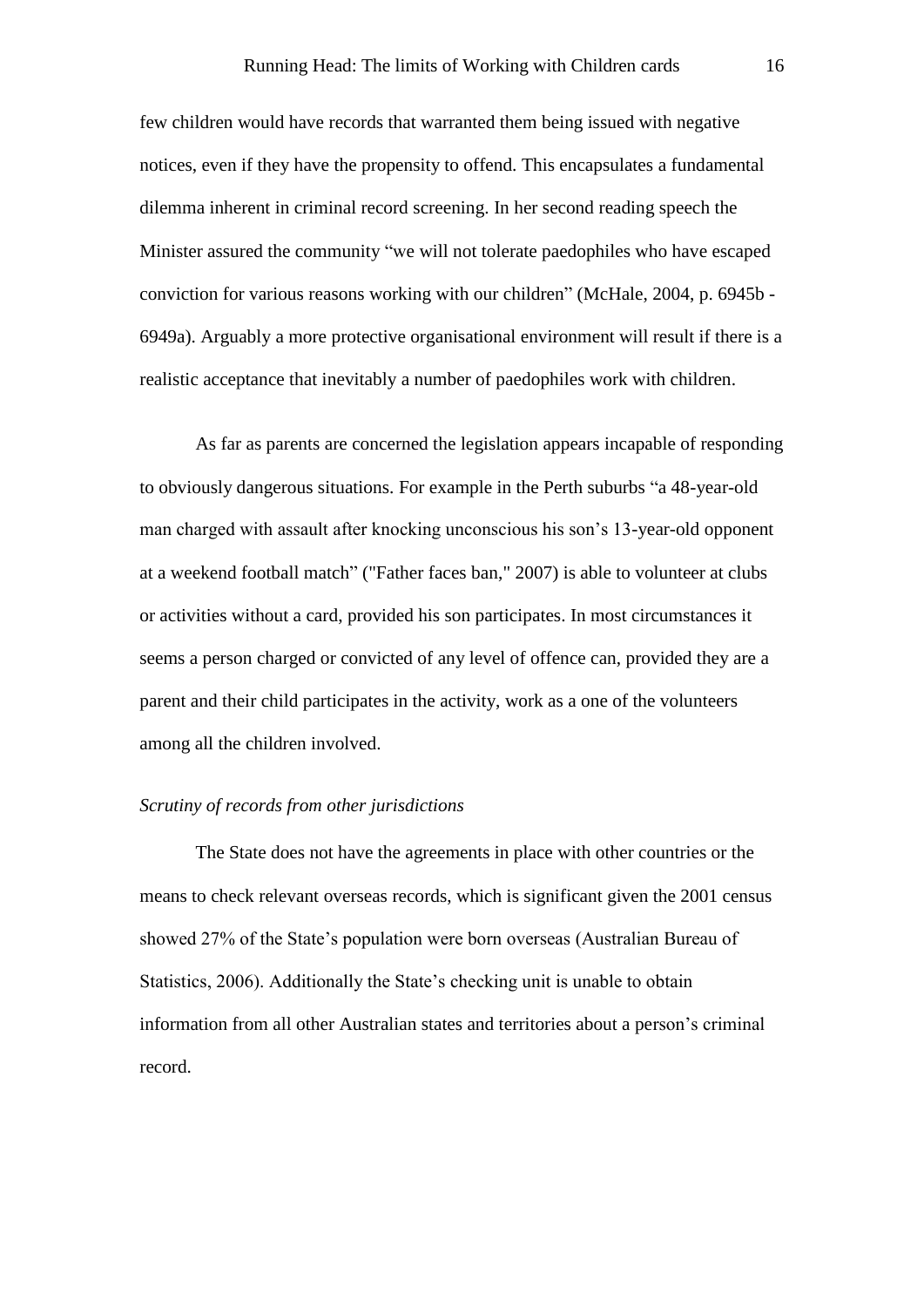*Not examining relevant non-criminal records of people who do not have criminal records*

Many records relevant to whether a person is suitable to work with children are held by governments' agencies. For example, DCP's legislative mandate requires it to investigate allegations of child abuse and to act on them in the context of a child protection system. In each jurisdiction the courts" decisions about custody and access are made on the basis of probative evidence about abuse risk. In considering an appeal from the DCP about the Tribunal"s decision to issue a card the Court referred to the High Court's test to decide whether to allow a parent custody or access to their child, expressed as "to achieve a proper balance, the test is best expressed by saying that a court will not grant custody or access to a parent if that custody or access would expose the child to an unacceptable risk of sexual abuse" (*M-v-M* as cited in *Chief Executive Officer, Department for Child Protection-v-Scott,* 2008, ¶ 124).

It is considered by these authors to be inconsistent that information derived by child protection workers from a State sanctioned child abuse investigation, substantiated to the satisfaction of expert and appropriately delegated professional officers and used as the basis of removing a child from their parents or prosecuting a case in the Children"s Court or determined in other courts cannot be used to assess a person"s suitability for a card. Currently such information only comes into play if the person who applies for a card is one of a small percentage of applicants who has been charged or convicted of a relevant offence.

Information about persons believed responsible for child abuse, held in DCP"s data bases, is assessed within DCP and might prevent a person being appointed as an employee of DCP, caring for children who are in the State's care or providing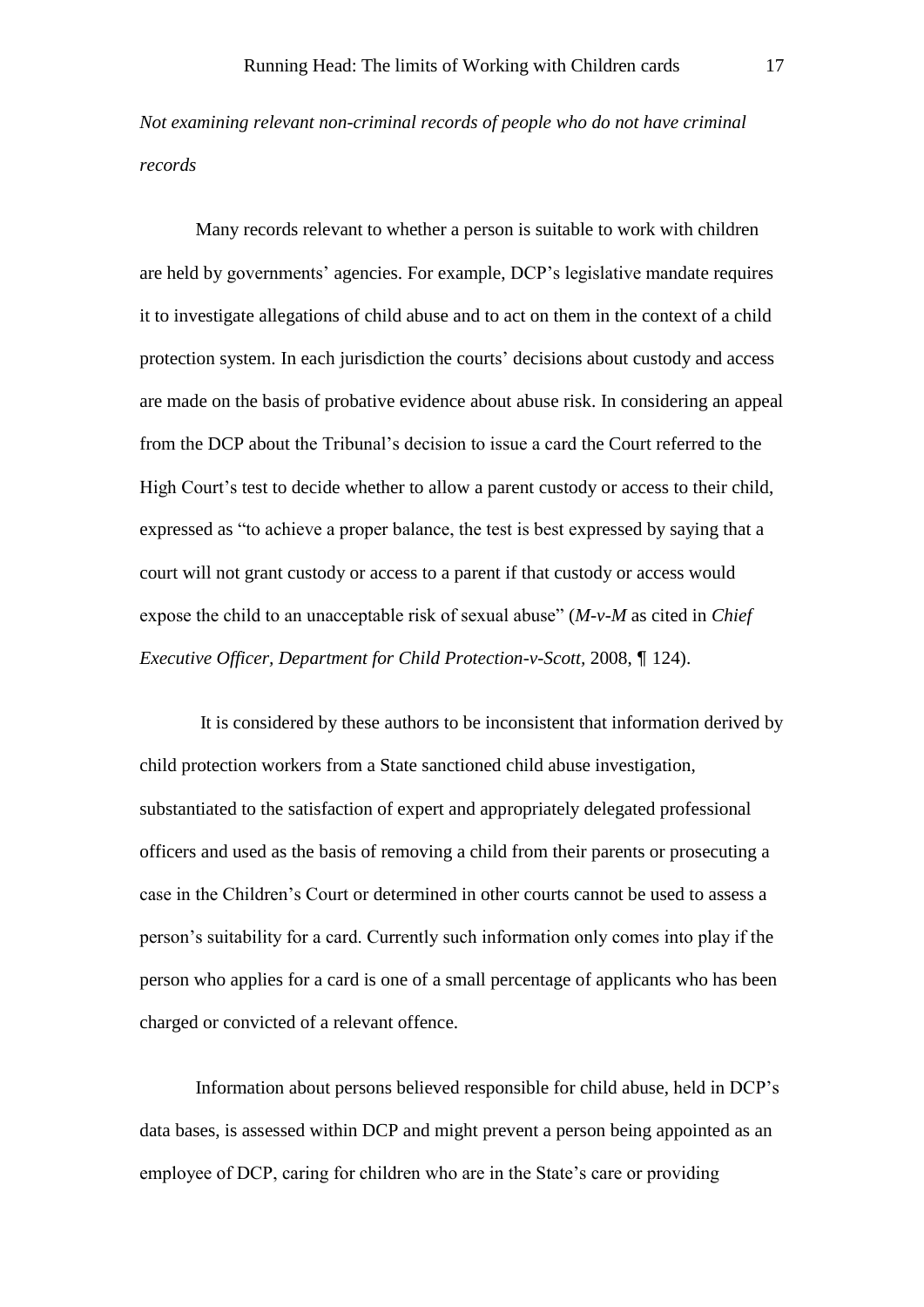services to them, for example, as a tutor. This information is evaluated by the DCP and decisions made whether the person is charged with offences or not. DCP officers were not formally interviewed for this article. However, one senior DCP officer advised, off the record, of 2,000 departmentally substantiated cases of child abuse reviewed, less than 40 had resulted in criminal prosecution.

## *Cost and duplication*

Many employers, including the DCP, require employees and volunteers to provide both a National Police Certificate and the State card. The National Police Certificate is obtained via the federal government police agency, Crimtrac, at a cost of \$44.50. The WA Working with Children check process scrutinises more of a person's record (i.e. charges and Children"s Court record) than is made available when one applies for the National Police Certificate. However the State"s process does not result in the employer being made aware of a person"s criminal record. The National Police Certificate process results in a potential employee's offence history (less charges and Children"s Court record) being made known to the employer.

While an accurate figure of the total cost of criminal record checking in WA, including the checks and the police certificates is not available, it is clearly significant. In 2007 there were twenty-seven staff employed in the DCP"s working with children screening unit (Department for Child Protection, 2007, p. 59). Of course staffing is only part of the cost associated with this endeavour, the computation of the total cost requires not only all DCP"s inputs, including funds provided to Crimtrac to access the national data base, but also those of other WA government departments delegated to perform the checks, the cost to individuals of both the WA card and the National Police Certificate and the administrative and personnel costs absorbed by organisations in ensuring people have the clearances and that they are re-applied for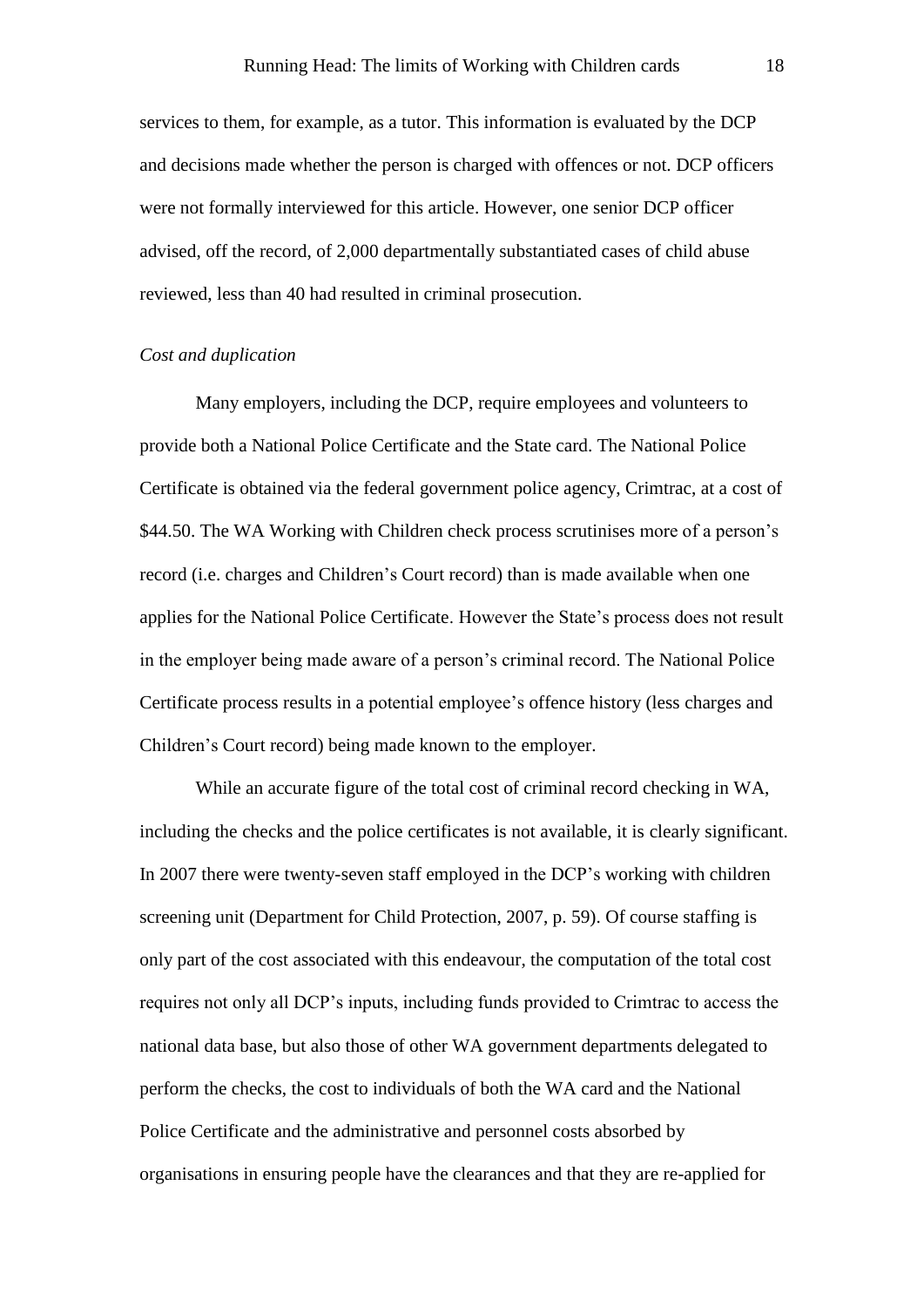in accordance with the law and the organisation"s policy. A total figure for WA alone might well be in the vicinity of \$10 million per annum.

Some individuals with roles in national children"s organisations have to obtain cards from each of the states within which they work and also obtain a National Police Certificate. A question which must surely be raised is why a national approach is not possible to determine whether a person"s known criminal record ought to preclude them from working with children anywhere in the country.

#### *The role of child protection expertise*

Prior to the Tribunal setting aside DCP's decisions the Minister's view of the DCP"s decision making was set out in her second reading speech when she said "the screening unit will employ people with the child protection and legal expertise needed to make the complex decisions about whether a person"s criminal history indicates likely harm of children" (McHale, 2004, p. 6945b - 6949a) and later in response to a parliamentary question when she said "the Working with Children check is made by a specialised unit which make assessment decisions based on a carefully devised assessment framework" (McHale, 2005, p. 8162b). The Minister"s responses demonstrated a belief that child abuse prevention was possible, given carefully constructed actuarially orientated assessment frameworks. Eighteen months later when the subsequent responsible Minister was asked a question about the impact of the Tribunal"s decisions she answered "bureaucrats should not be allowed to make arbitrary decisions that cannot be appealed. This makes the laws strong and fair. The Tribunal is required to reach what it considers to be the correct decision" (Ellery, 2007).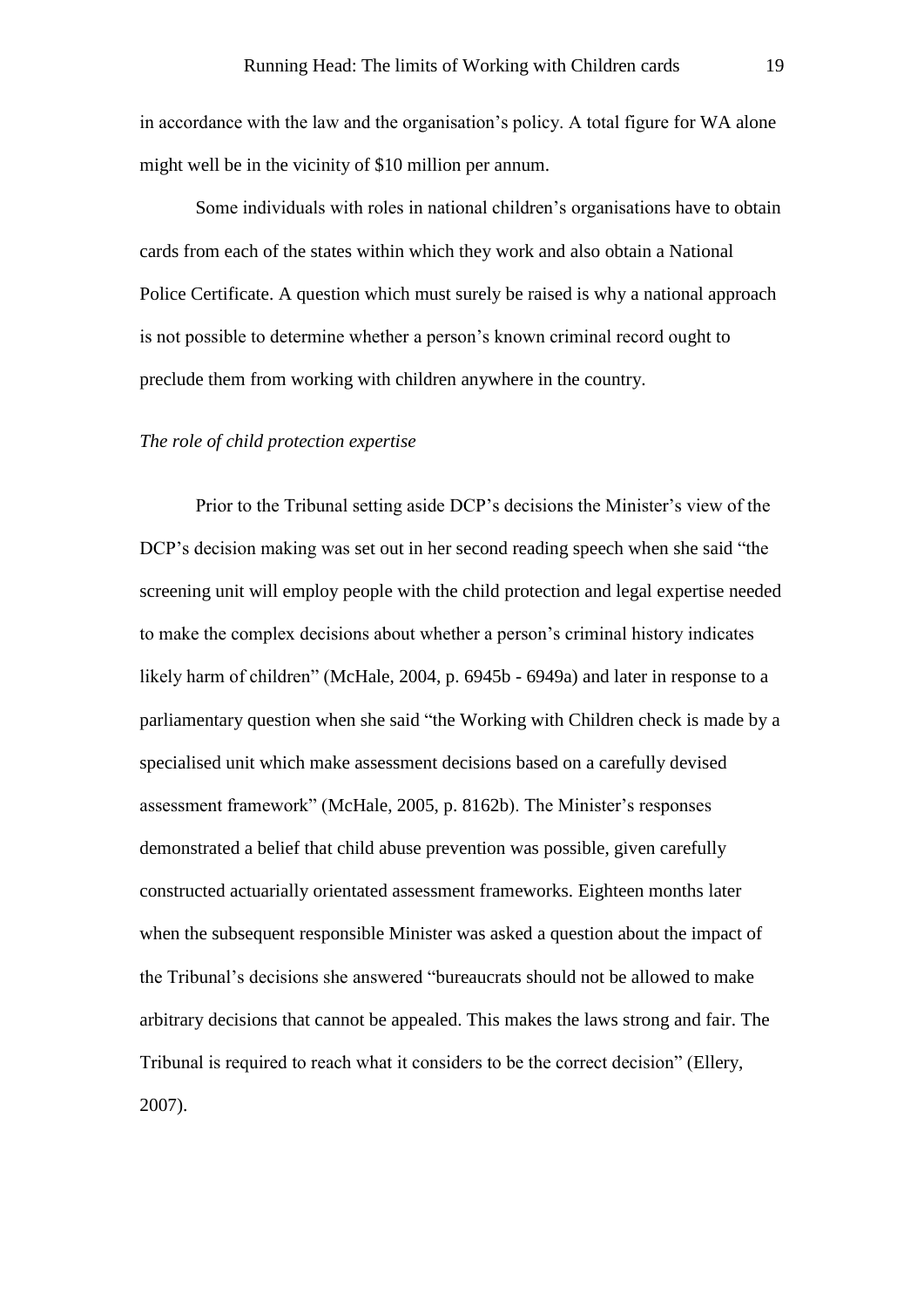The latter answer implied DCP"s decisions were bureaucratic - achieved through the application of known rules. The Minister avoided implying there was an expertise involved in the decision making or that the decisions were made in part by child protection experts or involved the application of other than bureaucratic expertise. The discourse slid from one where professional judgments were acknowledged to legalism. Perhaps if the Minister"s answer had been that the decisions were made by child protection experts, it would have implied that experts in the same field should have played a part in reviewing them.

This article does not contend child protection decisions should not be reviewed in different forums, including judicial ones. However the processes by which such decisions are reviewed and consideration afforded to child protection expertise are at the heart of part of a concern about the way the WA criminal record checking system is playing out.

#### *Conclusion*

In canvassing the application of the WA legislation three cases were considered. The cases became available because three individuals denied cards by the DCP appealed these decisions to the Tribunal. Initially, on review at the Tribunal each of the cases was found in favour of the appellant. Subsequently two cases were further appealed by the DCP to the Court. One of DCP"s appeals was dismissed and the other remitted back to the Tribunal where eventually DCP"s original decision was upheld. These three cases raise concerns about the value of cards as a child abuse prevention measure.

Other limitations to the cards effectiveness identified included: exemptions from requiring a card; WA"s inability to access criminal records internationally and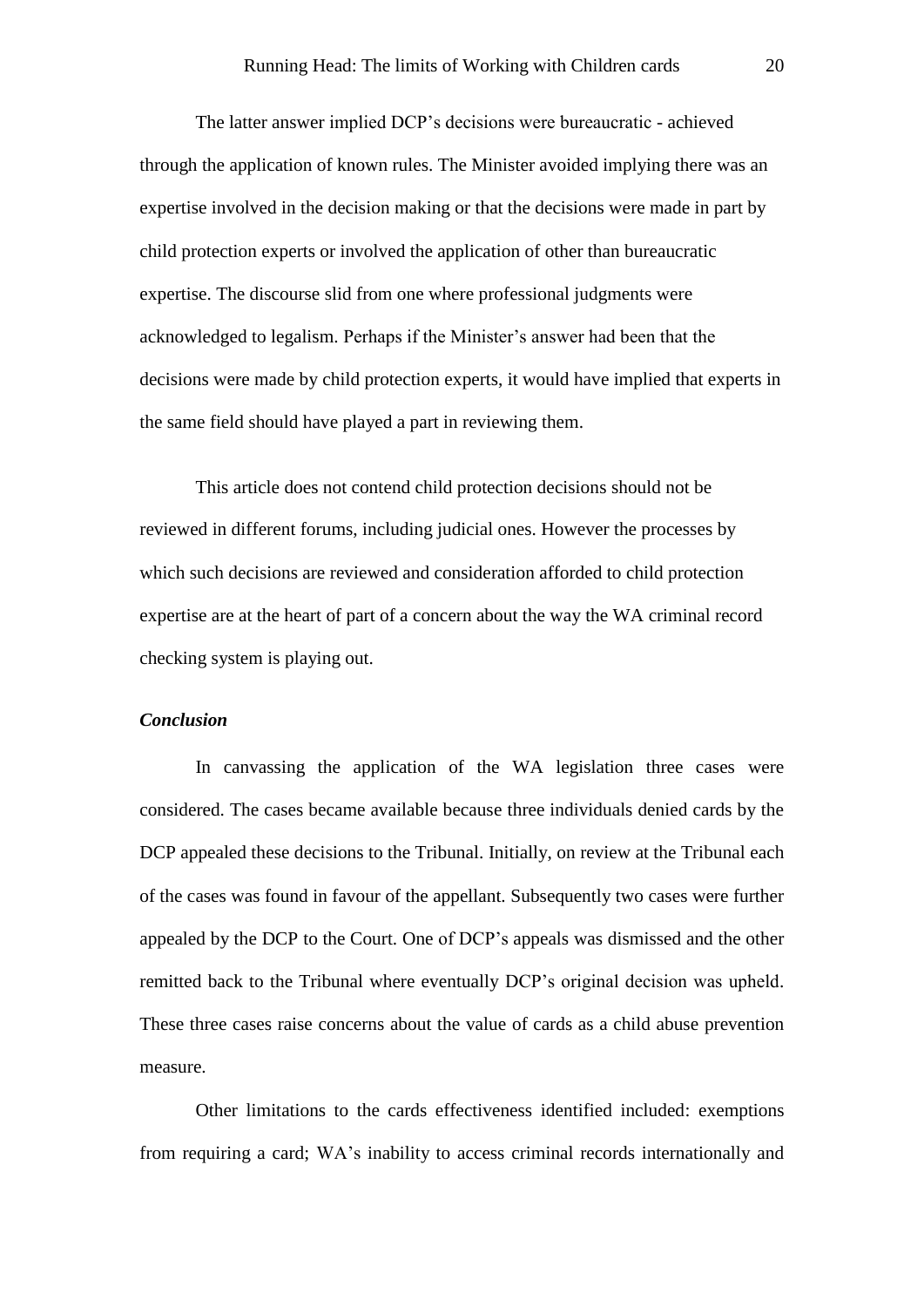from other Australian jurisdictions; the screening not extending to the relevant records of people who do not have a criminal record; costs; duplication with the Commonwealth; and, a limited role for child protection expertise. Additionally given the lack of knowledge about the quantum of organisation located child abuse evaluating the card"s impact on protecting children might never be possible. If the card engenders false security and lessened vigilance opportunities for child abuse might increase.

From these authors' perspectives in an environment where statutory child protection services are described by Bob Lonne, National President of the Australian Association of Social Workers, as "overwhelmed, legalistic and bureaucratic" (Arnold, Maio-Taddeo, Scott and Zufferey, 2008) the legislation reflects a political imperative to allay community fears by "doing something" about child abuse and the dominance of the legal discourse in child welfare. This is not unique to WA. In reflecting on legislative developments in Canada, Anglin (2002) wrote

The narrow notion of the child welfare constructed by the law … shapes the child welfare discourses, and thus severely limits the nature of policies and services within welfare departments … legal discourse has the dominant hand as debates take place within the courts – the domain of the law. (p. 238)

Protecting children in organisations is a complex and on-going task. Making it happen requires coordinated inputs from children, parents, administrators, staff and professionals in environments where children are valued and their interests given priority. Criminal record screening as part of proper recruitment is a supported tactic to contribute to this protection. However, it is a low order tactic because while it might remove a few dangerous people from an organisations" workforce it cannot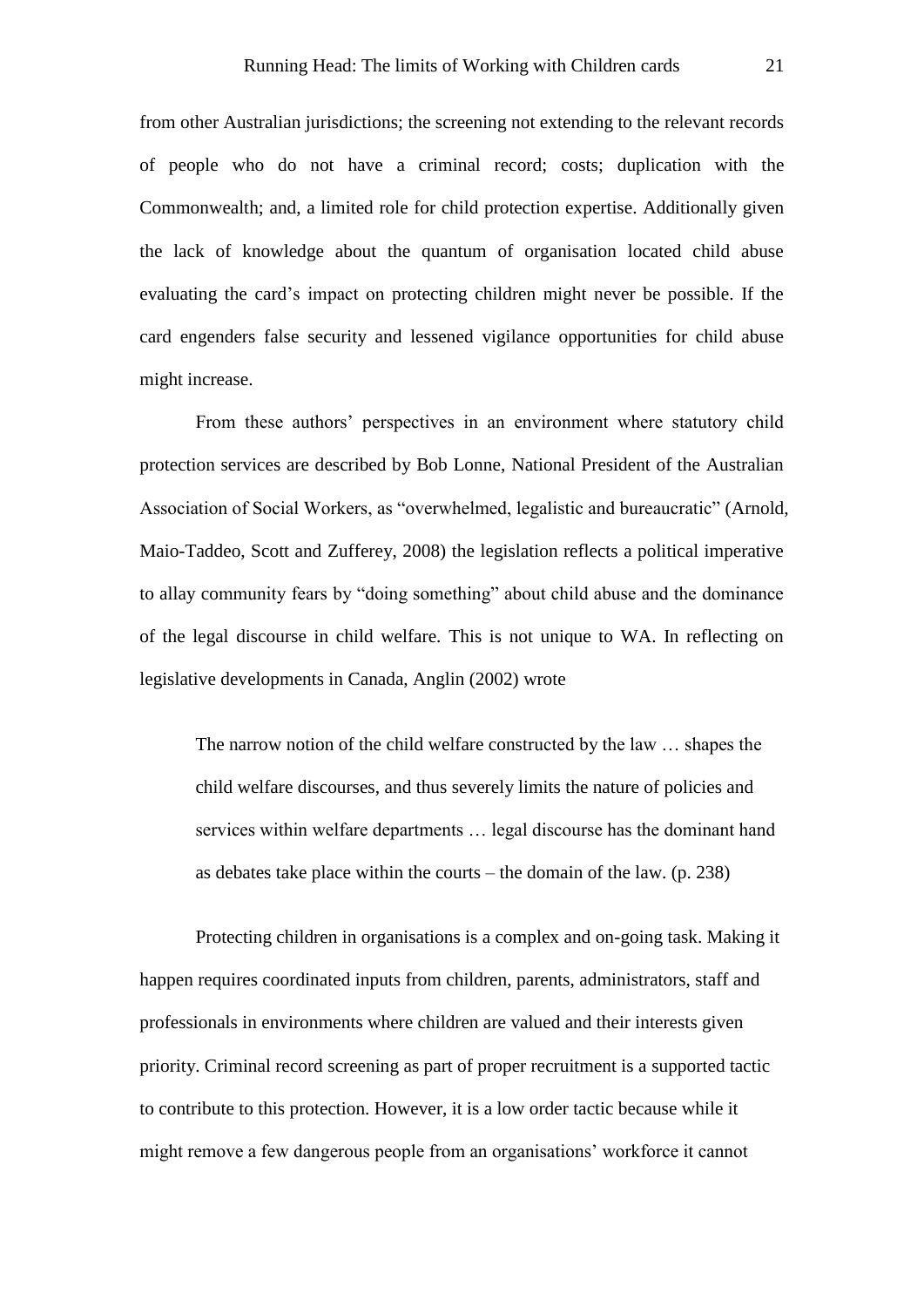effectively make organisations or their workforce safe. Those responsible for the working with children check legislation and administering it are faced with the challenge of ensuring the check does not become the dominant government authorised organisation child protection strategy. Rather, record screening needs to be understood as a relatively weak tactic contributing to organisational safety and not promoted as a quick fix to organisation-located abuse.

## References

Anglin, J. (2002). Risk, well-being, and paramountcy in child protection: The need for transformation [Electronic Version]. *Child and Youth Care Forum*, *31*, 233- 255. Retrieved 1 July 2007 from [http://www.springerlink.com.dbgw.lis.curtin.edu.au/content/44c1ggx03vbk4ht](http://www.springerlink.com.dbgw.lis.curtin.edu.au/content/44c1ggx03vbk4ht3/?p=27e6578f0b00408f93434469331230aa&pi=1)

[3/?p=27e6578f0b00408f93434469331230aa&pi=1](http://www.springerlink.com.dbgw.lis.curtin.edu.au/content/44c1ggx03vbk4ht3/?p=27e6578f0b00408f93434469331230aa&pi=1)

Arnold, L., Maio-Taddeo, C., Scott. D., & Zufferey, C. (2008). Professionals protecting children: Child protection and social work education in Australia. Australian Centre for Child Protection, University of South Australia.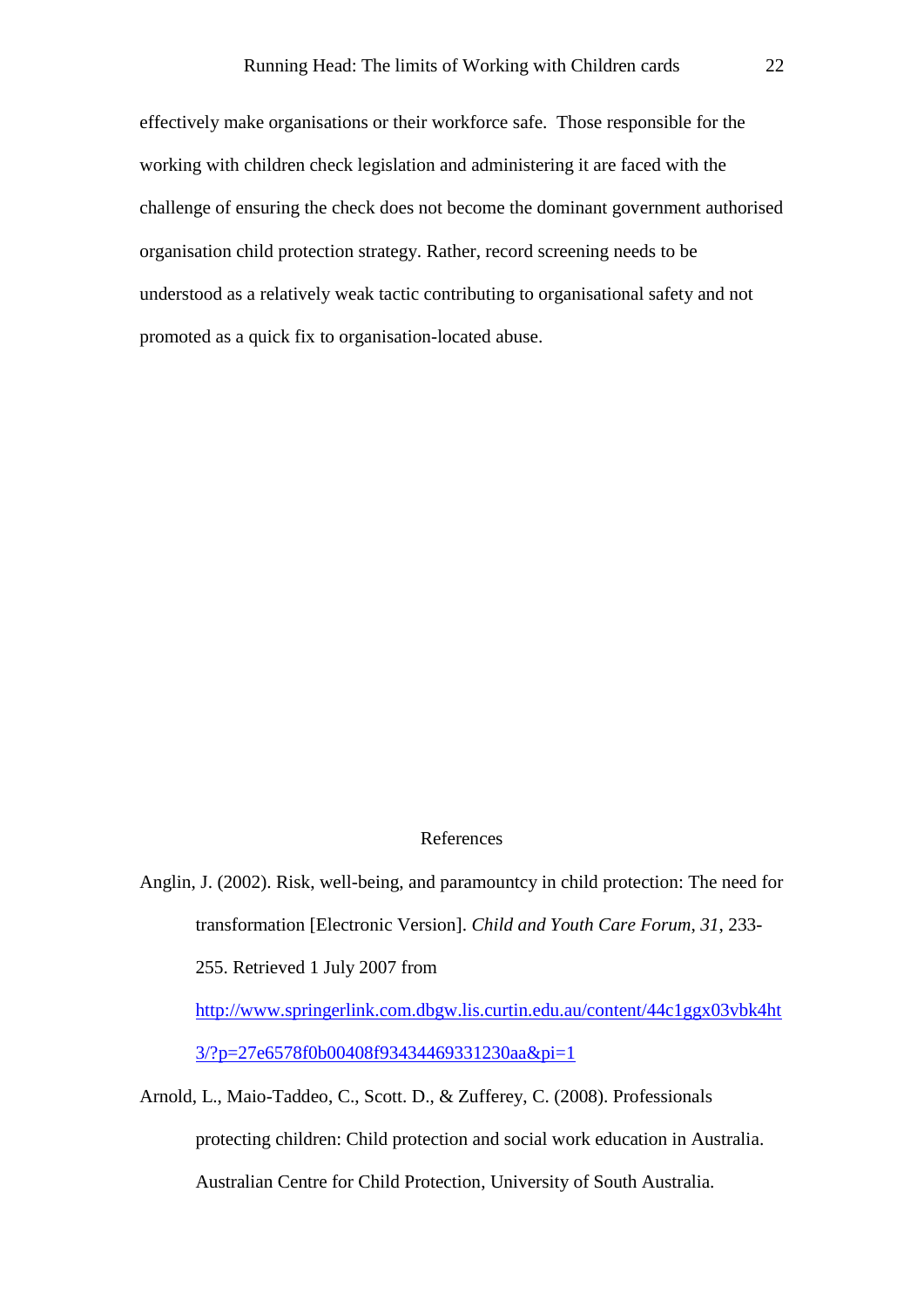- Australian Bureau of Statistics (2006) National Regional Profile: Western Australia retrieved 18 April 2008 from the Australian Bureau of Statistics Website at http://www.abs.gov.au
- Australian Institute of Health and Welfare (AIHW) 1999. Child protection Australia 1997– 98. AIHW cat. no. CWS 8. Canberra: AIHW (Child Welfare Series).
- Australian Institute of Health and Welfare (AIHW) 2000. Child protection Australia 1998–99. AIHW cat. no. CWS 11. Canberra: AIHW (Child Welfare Series no. 25).
- Australian Institute of Health and Welfare (AIHW) 2007. Child protection Australia 2005–06. Child welfare series no. 40. Cat. no. CWS 28. Canberra: AIHW.
- Australian Institute of Health and Welfare 2008. Child protection Australia 2006–07. Child welfare series no. 43. Cat. no. CWS 31. Canberra: AIHW.
- Australian Senate Community Affairs Committee. (2004). *Forgotten Australians: A report on Australians who experienced institutional or out-of-home care as children*. Canberra.
- Bichard, M. (2004). "Birchard inquiry report." Retrieved 29 December 2008, from http://police.homeoffice.gov.uk/publications/operational-policing/bichardinquiry-report?view=Binary
- Bromfield, L. M., & Higgins, D. J. (2004). The limitations of using statutory child protection data for research into child maltreatment. *Australian Social Work, 57*(1), 19-30.
- *C and Chief Executive Office, Department for Community Development,* [2007] WASAT 116. Retrieved 20 November 2007 from<http://www.austlii.edu.au/> Chief Executive Officer, Department for Child Protection-v-C, [2007] WASCA 172

retrieved 29 December 2008 from<http://austlii.edu.au/>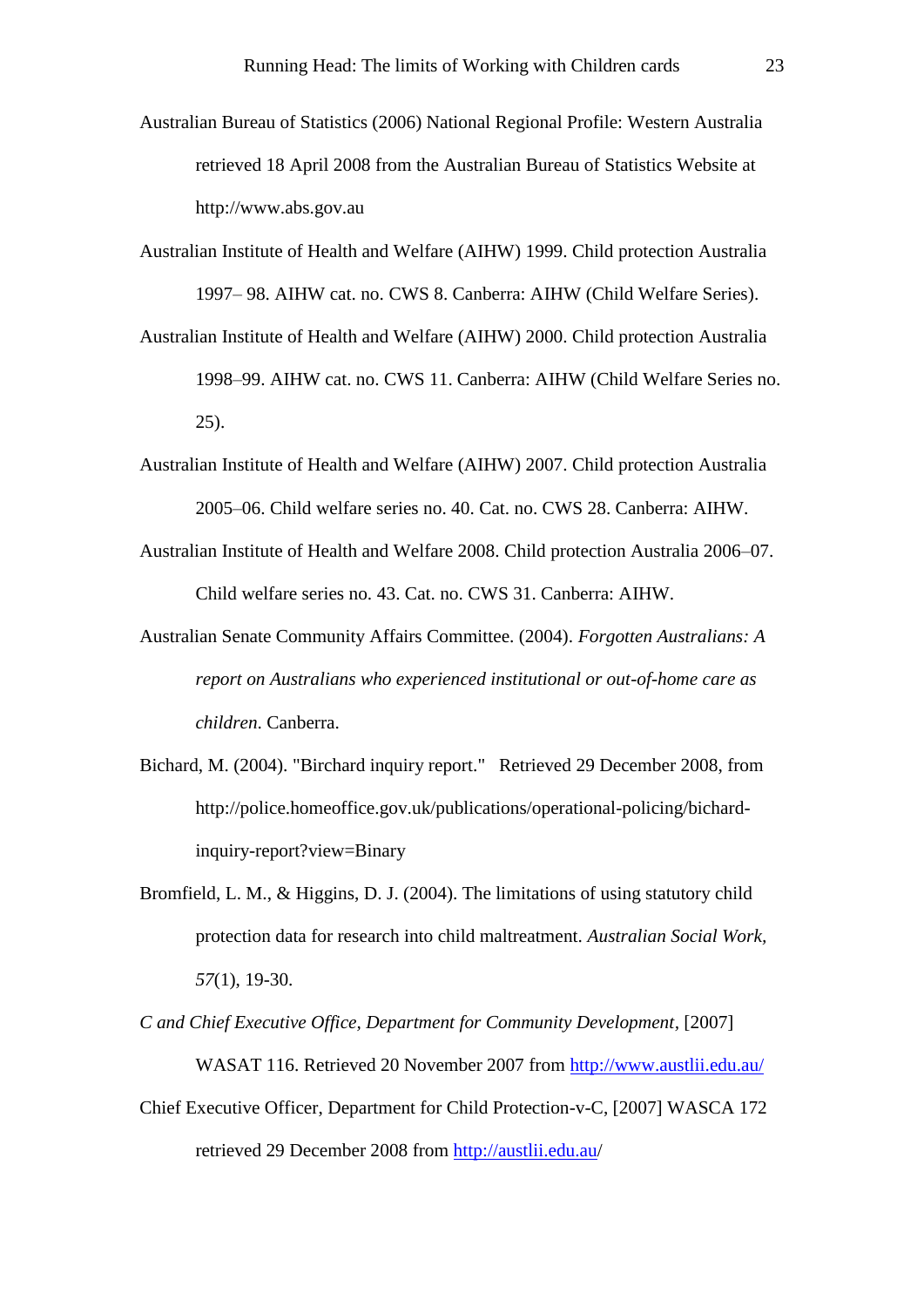Chief Executive officer, Department for Child Protection v Grindrod [No 2] [\[2008\]](http://www.austlii.edu.au/au/cases/wa/WASCA/2008/28.html) 

[WASCA 28](http://www.austlii.edu.au/au/cases/wa/WASCA/2008/28.html) retrieved 28 June 2008 from http://www.austlii.edu.au/

*Chief Executive Officer, Department for Child Protection-v-Scott,* [2008] WASCA

171 retrieved 29 December 2008 from http://www.austlii.edu.au/

- ChildWise (2008), Keeping your children safe: Choosing safe organisations and activities for your children (for Victoria). Retrieved 29 December 2008 from http://www.childwise.net/resources/online\_publications.php
- *D and Department for Community Development,* [2007] WASAT 154. Retrieved 20 November 2007 from http://www.austlii.edu.au/
- Department for Child Protection. (2005). *The working with children check: Working to protect our children*. Retrieved 21 November 2007, from http://www.checkwwc.wa.gov.au/
- Department for Child Protection. (2007). *Annual Report 2006 - 2007*. Retrieved 23 November 2007. from

<http://www.community.wa.gov.au/DCP/Publications/AnnualReports/>

Department for Child Protection (2008). *Annual Report 2007 – 2008*. Retrieved 29 December 2008 from

http://www.community.wa.gov.au/DCP/Publications/AnnualReports/

Ellery, S. (2007). Parliamentary Hansard. Page: 3194c - 3195a from [http://www.parliament.wa.gov.au/web/newwebparl.nsf/iframewebpages/Hans](http://www.parliament.wa.gov.au/web/newwebparl.nsf/iframewebpages/Hansard+-+Advanced+Search) [ard+-+Advanced+Search](http://www.parliament.wa.gov.au/web/newwebparl.nsf/iframewebpages/Hansard+-+Advanced+Search)

Father faces ban. (7 August 2007). *The Sunday Times*.

Gibson, D. (2007, 24 November). Staff blamed for kids' deaths*. The West Australian*.

Gill, T. (2007). No fear: Growing up in a risk averse society. London, Calouste Gulbenkian Foundation.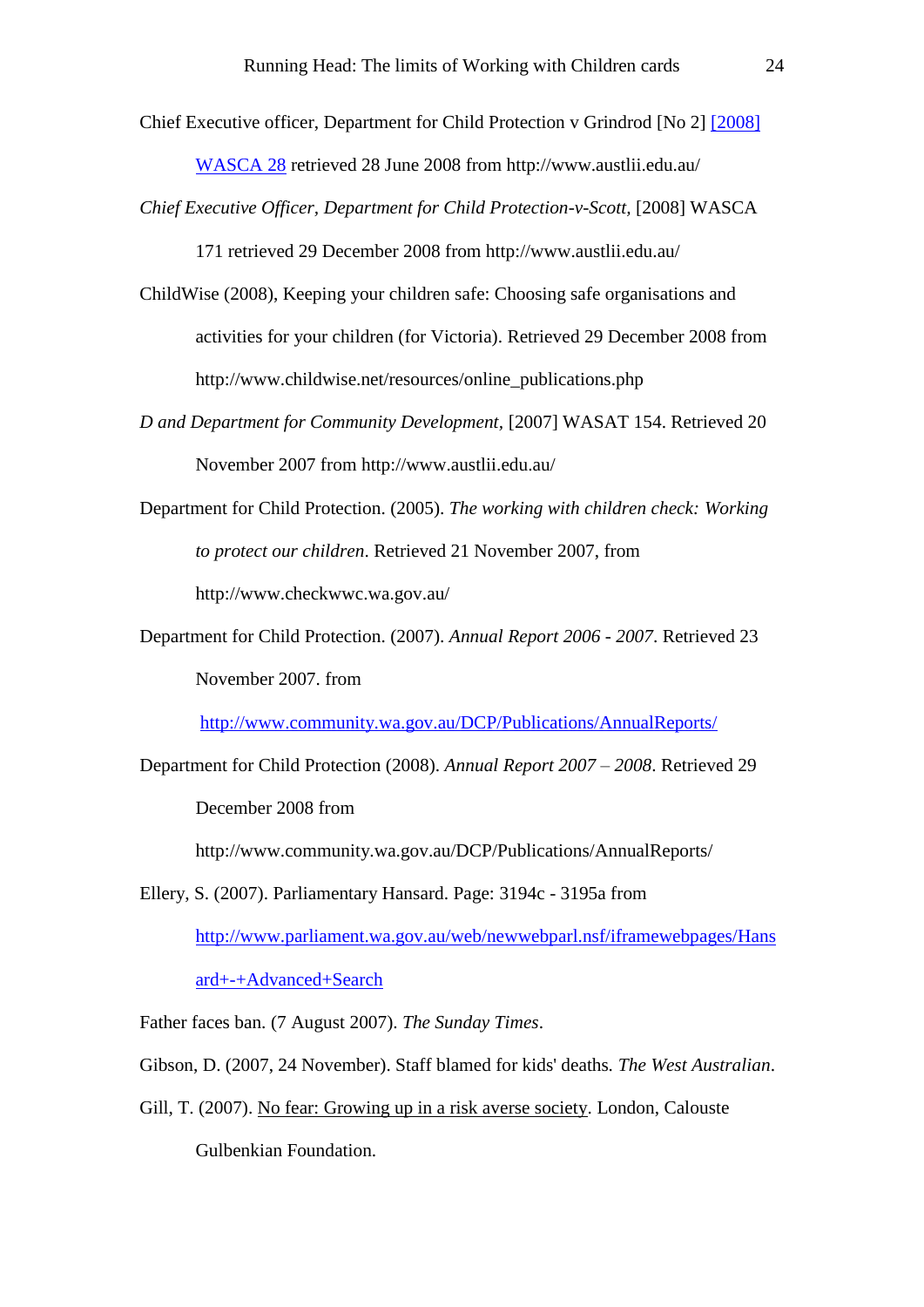- Green, L., & Masson, H. (2002). Adolescents Who Sexually Abuse and Residential Accommodation: Issues of Risk and Vulnerability. *Br J Soc Work, 32*(2), 149- 168.
- *Grindrod and Chief Executive Officer Department for Community Development,*[2008] WASAT 289 retrieved on 29 December 2008 from<http://austlii.edu.au/>
- Irenyi, M., Bromfield, L., Beyer, L., & Higgins, D. (2006). *Child maltreatment in organisations: Risk factors and strategies for prevention*. Melbourne: National Child Protection ClearingHouse, Australian Institute of Family Studies.
- James, M. (1996). Paedophilia. *Trends and Issues in Crime and Criminal Justice*  Retrieved 5 August 2007, from

http://www.aic.gov.au/publications/tandi/tandi57.html

McHale, S. (2004). Parliamentary Hansard [Electronic Version], page: 6945b - 6949a retrieved on 29 December 2008 from

[http://www.parliament.wa.gov.au/web/newwebparl.nsf/iframewebpages/Hans](http://www.parliament.wa.gov.au/web/newwebparl.nsf/iframewebpages/Hansard+-+Advanced+Search)

[ard+-+Advanced+Search](http://www.parliament.wa.gov.au/web/newwebparl.nsf/iframewebpages/Hansard+-+Advanced+Search)

McHale, S. (2005) Parliamentary Hansard [Electronic Version], Page 8162b retrieved 29 December 2008 from

[http://www.parliament.wa.gov.au/web/newwebparl.nsf/iframewebpages/Hans](http://www.parliament.wa.gov.au/web/newwebparl.nsf/iframewebpages/Hansard+-+Advanced+Search) [ard+-+Advanced+Search](http://www.parliament.wa.gov.au/web/newwebparl.nsf/iframewebpages/Hansard+-+Advanced+Search)

Oliver, B. E. (2007). Three steps to reducing child molestation by adolescents [Electronic Version]. *Child Abuse & Neglect*, *In Press, Corrected Proof*. Retrieved 1 November 2007 from http://www.sciencedirect.com/science/article/B6V7N-4P5RKYP-3/2/543b7b9fe1b67729bf8d5825852b530d